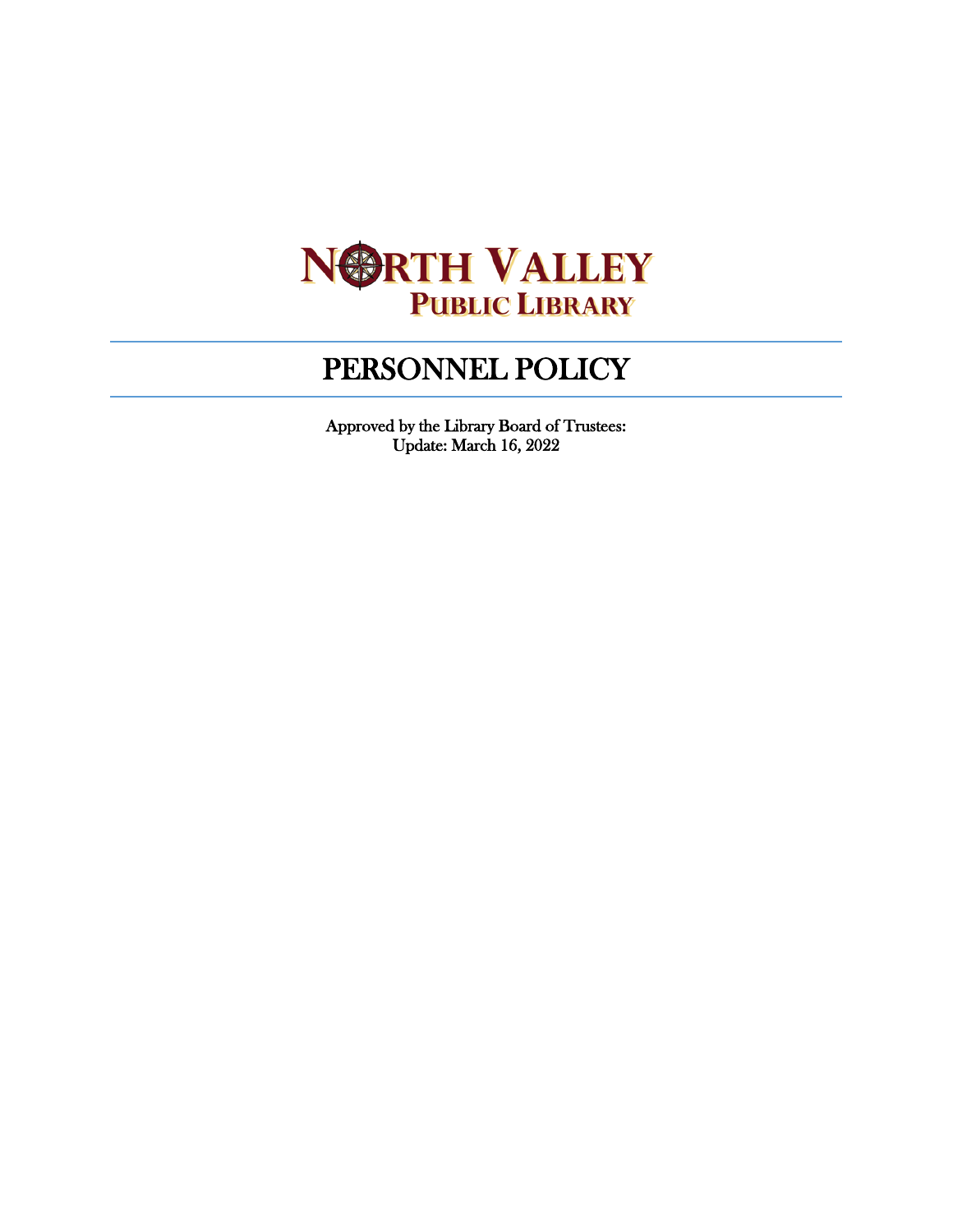# <span id="page-1-0"></span>**TABLE OF CONTENTS**

| Α.        |                                                                                         |
|-----------|-----------------------------------------------------------------------------------------|
| <b>B.</b> |                                                                                         |
| C.        |                                                                                         |
| D.        |                                                                                         |
| Ε.        |                                                                                         |
|           |                                                                                         |
|           | Compliance with the Federal Genetic Information Nondiscrimination Act of 2008 (GINA)  8 |
|           |                                                                                         |
|           |                                                                                         |
|           |                                                                                         |
|           |                                                                                         |
|           |                                                                                         |
|           |                                                                                         |
|           |                                                                                         |
|           |                                                                                         |
|           |                                                                                         |
| Α.        |                                                                                         |
| В.        |                                                                                         |
| C.        |                                                                                         |
|           |                                                                                         |
|           |                                                                                         |

Page 1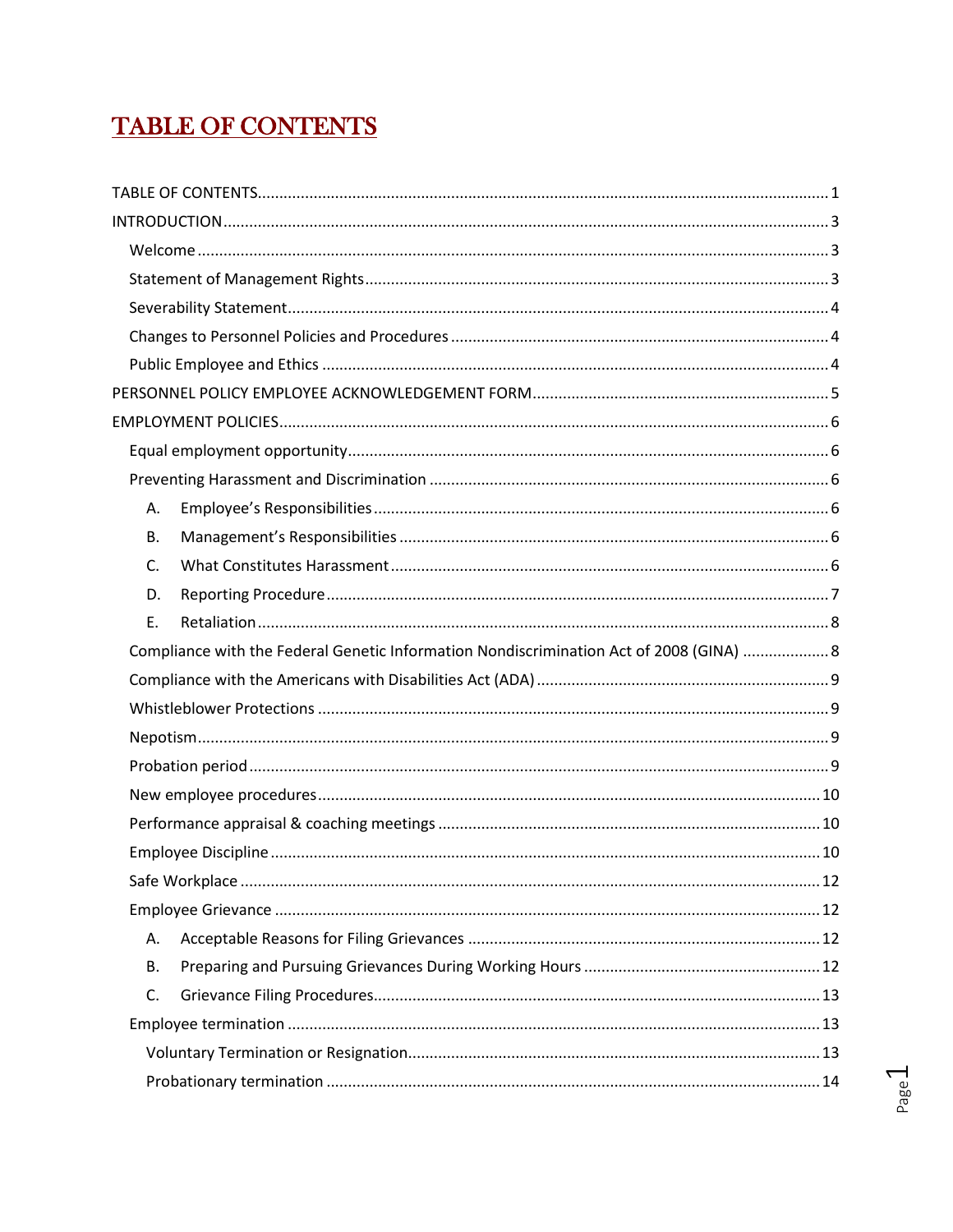| Ethics, Gifts & Conflict of Interest Policy for Trustees, Employees, & Volunteers  29 |  |
|---------------------------------------------------------------------------------------|--|
|                                                                                       |  |
|                                                                                       |  |
|                                                                                       |  |
| В.                                                                                    |  |
|                                                                                       |  |
|                                                                                       |  |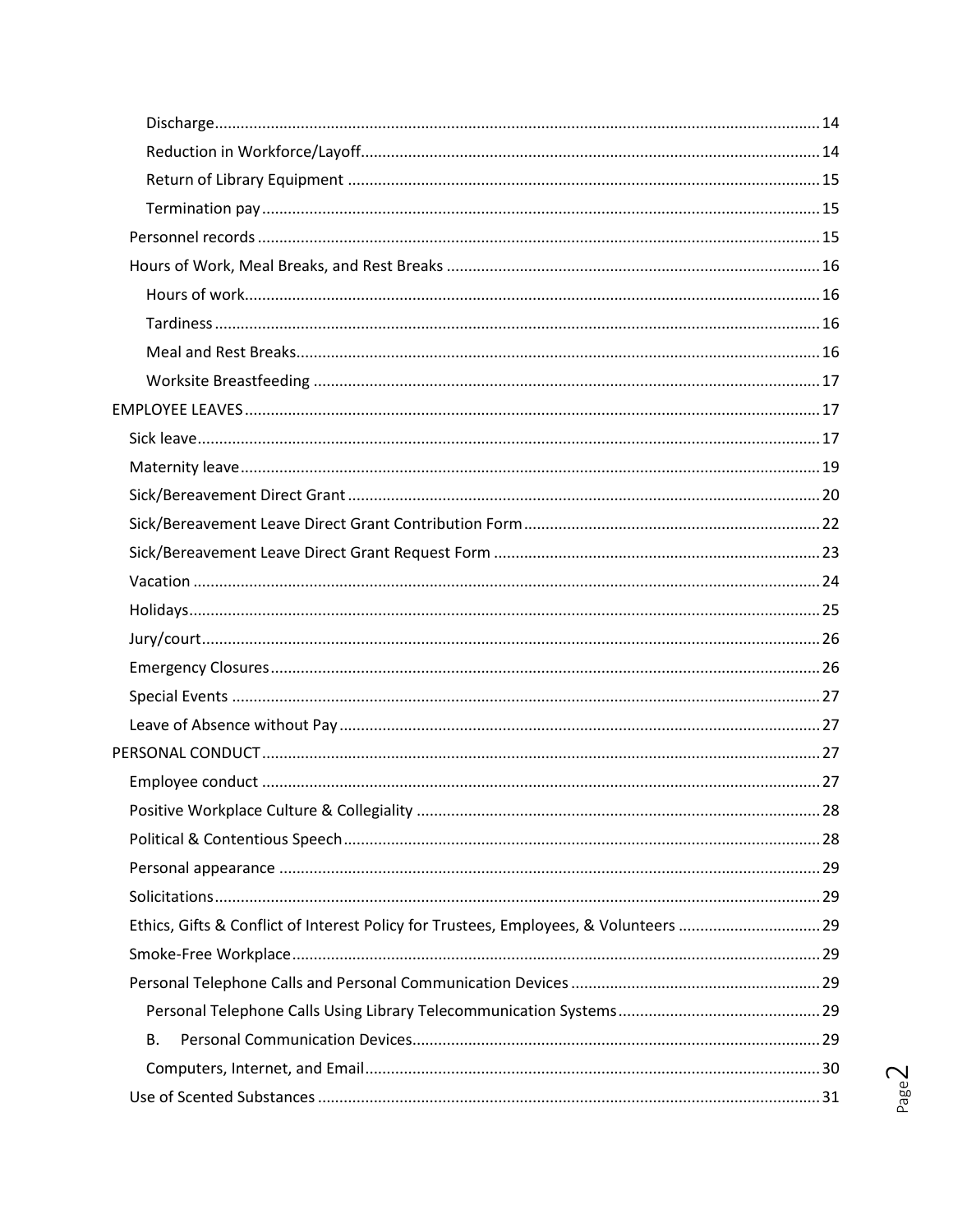| CONTINUING EDUCATION, TRAINING & MONTANA STATE LIBRARY CERTIFICATION 33 |  |
|-------------------------------------------------------------------------|--|
|                                                                         |  |
|                                                                         |  |
|                                                                         |  |
|                                                                         |  |
|                                                                         |  |
|                                                                         |  |

# <span id="page-3-0"></span>INTRODUCTION

# <span id="page-3-1"></span>Welcome

Welcome to North Valley Public Library District employment and your important role in forwarding the mission of the Library to strengthen and support our community by:

- fostering a welcoming and comfortable setting for all people to gather, explore, and discover;
- promoting literacy and lifelong learning;
- and providing exemplary programming, service and quality, timely materials.

This Handbook is a general reference which will assist you in becoming familiar, as quickly as possible, with benefits and services available to you as a Library employee and the policies and standards covering your employment.

Nothing in this Handbook should be construed as an expressed or implied employment agreement. We cannot anticipate every situation or answer every question about employment, and this Handbook is designed to provide guidance only.

# <span id="page-3-2"></span>Statement of Management Rights

In order to achieve its mission, goals and objectives, the Library retains the exclusive right to exercise the customary functions of management. These include, but are not limited to, the rights to manage and control Library buildings, property, grounds, and equipment; to contract out work; to select, hire, promote, assign, layoff, and discipline employees; to determine and change starting times and quitting times; to transfer employees within programs/services to other departments and other classifications;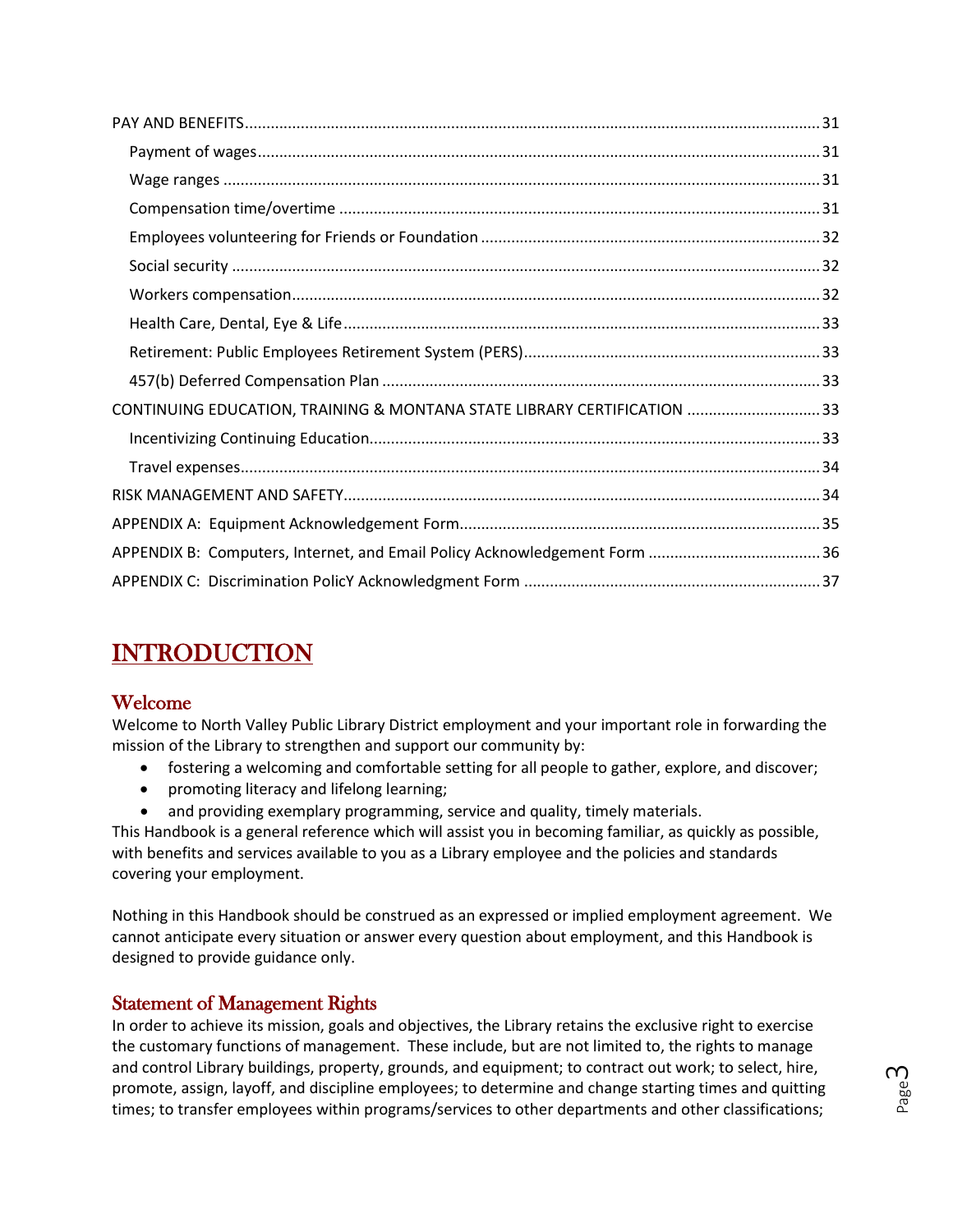to train employees; to determine and change the size, composition, and qualifications of the workforce; to establish and adopt new policies, rules and regulations; to determine and modify job descriptions and classifications; to establish or change criteria for performance appraisals according to the performance appraisal policy; and to carry out all other ordinary functions of management.

### <span id="page-4-0"></span>Severability Statement

If any part of this Handbook is found to be unenforceable, invalid, or in conflict with the law, the other provisions of this Handbook are still applicable and valid.

# <span id="page-4-1"></span>Changes to Personnel Policies and Procedures

The Library provides all employees with general information regarding employee benefits and established personnel policies and procedures through the issuance of this Handbook. However, it is not a contract and is subject to change at any time. Policies and procedures shall be added to, updated, or deleted as determined appropriate by the Library. The Library specifically reserves the right to repeal, modify or amend these policies at any time, with or without notice. The policies are also not to be interpreted as promises of specific treatment.

# <span id="page-4-2"></span>Public Employee and Ethics<sup>[1](#page-4-3)</sup>

North Valley Public Library employees will conduct their duties for the benefit of the people of the library district. Two main principles apply to conduct: public trust and public duty. Public employment is a public trust created when the public places its confidence in the integrity of public employees.

As a public library employee you must be identifiable to the public. You are required to wear a name tag with your full name and job title during hours open to the public.

Upon being hired you are entered on th[e State of Montana library directory.](https://mslservices.mt.gov/ASPeN/Organizations/Organization_Detail?Organization_ID=1255#Staff) Your full name, title and picture are also on the [library's website.](https://www.northvalleylibrary.org/staff)

Your name may be submitted to the local newspaper as an employee of the North Valley Public Library on marketing pieces, letters to the editor, or legal notices. Emails are subject to public disclosure. Montana has a very broad public records law. Most written communications to or from the North Valley Public Library regarding Library business are public records available to the public upon request.

<span id="page-4-3"></span> <sup>1</sup> See also the North Valley Public Library's *Ethics, Gifts & Conflict of Interest Policy for Trustees, Employees, & Volunteers* policy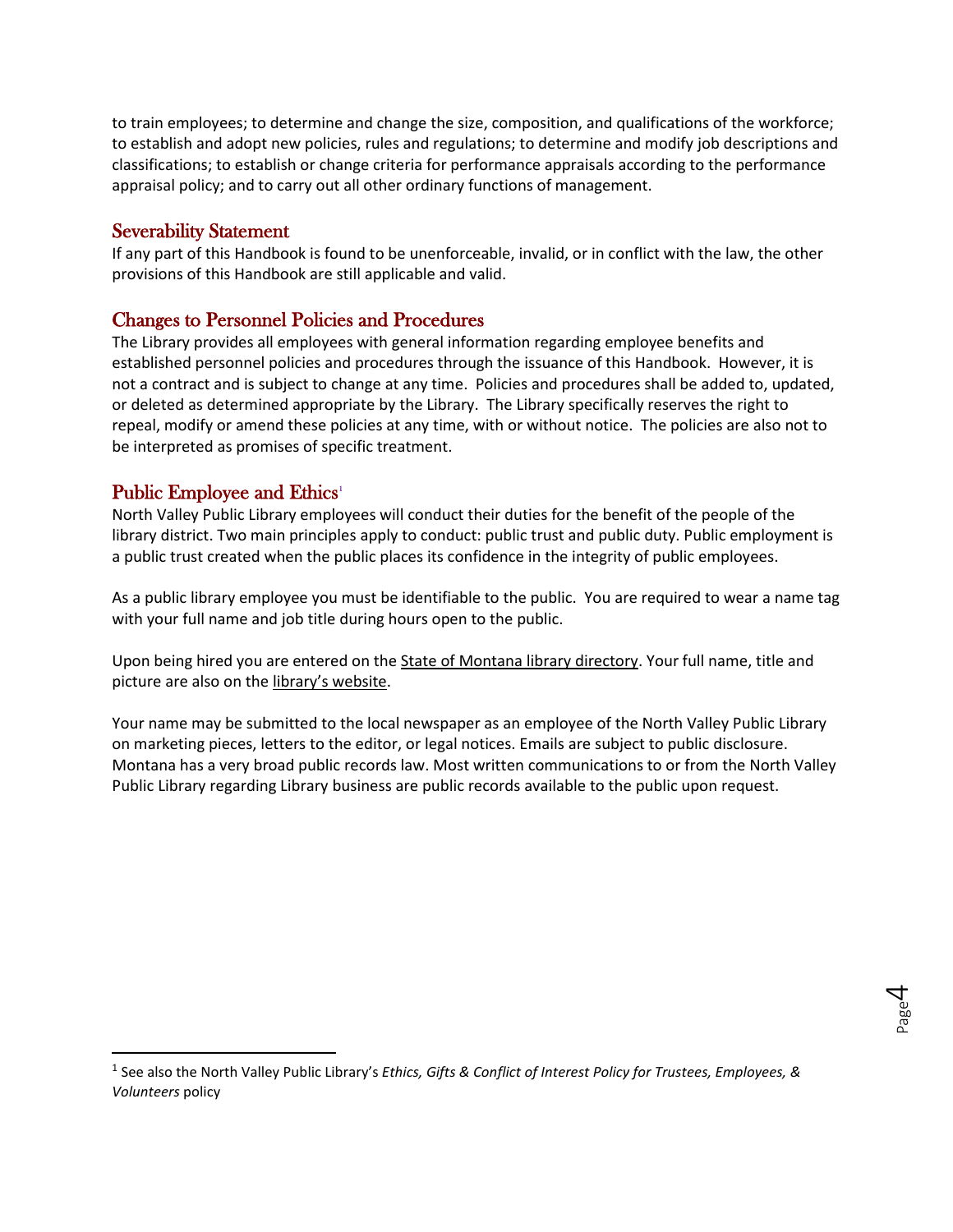# <span id="page-5-0"></span>PERSONNEL POLICY EMPLOYEE ACKNOWLEDGEMENT FORM

It is expressly understood that the policy manual for the North Valley Public Library District does not constitute a guarantee of employment or promise of any kind. The North Valley Public Library District, in its sole discretion, may direct, hire, promote, transfer, assign, and retain employees; supervise, discipline, and relieve employees from their duties; determine and change hours of work, shifts, and methods of operation; establish change or abolish its policies, practices, rules, and regulations.

It is understood that the policy manual is issued to inform employees regarding the operating policies of the North Valley Public Library District. The policy manual may be changed from time to time at the sole discretion of the North Valley Public Library District, and is to be used as a guide for the North Valley Public Library District employees in the performance of their duties. Violations of the policies set forth in this manual may result in disciplinary action.

By signing this statement, the employee acknowledges reviewing the North Valley Public Library District policy manual and that the employee is responsible for complying with the terms and conditions contained herein. The employee further acknowledges that this form will be placed in their personnel file.

|                                                 | Date _____________ |
|-------------------------------------------------|--------------------|
|                                                 |                    |
|                                                 |                    |
| Effective Date of Employment __________________ |                    |
| Attest:                                         |                    |
|                                                 |                    |

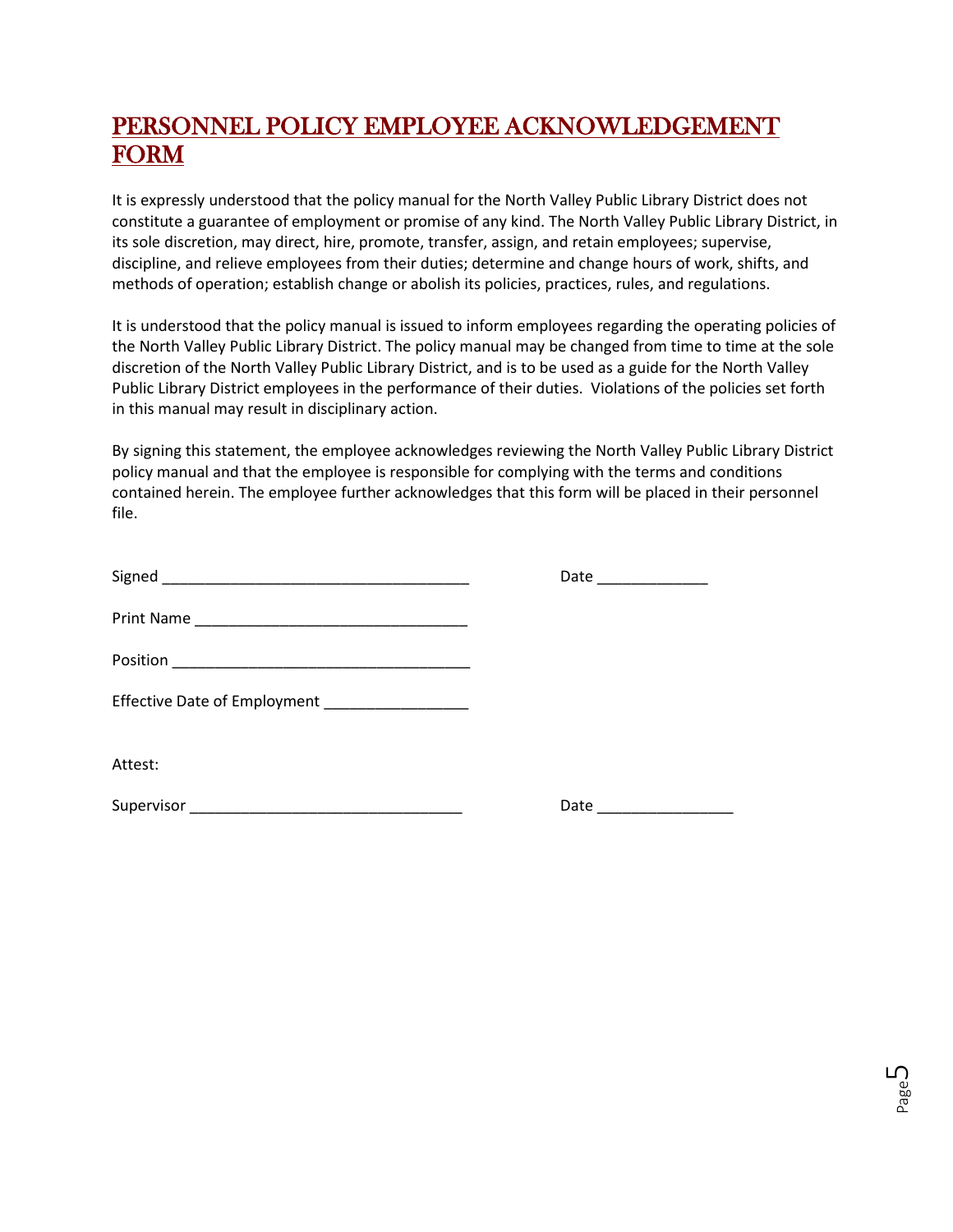# <span id="page-6-0"></span>EMPLOYMENT POLICIES

### <span id="page-6-1"></span>Equal employment opportunity

The Library is an equal employment opportunity employer (EEO). The Library does not refuse employment or discriminate in compensation or the other terms, conditions, and privileges of employment based upon race, color, national origin, age, physical or mental disability, marital status, pregnancy, religion, creed, sex, sexual orientation, political beliefs, genetic information, or veteran's status. The Library does not tolerate discrimination or harassment because a person is married to or associates with any of these protected categories.

The Library shall follow all federal and state laws and regulations prohibiting discrimination.

# <span id="page-6-2"></span>Preventing Harassment and Discrimination

The Library's policy is to provide employees with a work environment free of discrimination and harassment. Harassment of employees and any patrons because of a person's race, color, national origin, age, physical or mental disability, marital status, pregnancy, religion, creed, sex, sexual orientation, political beliefs, genetic information, or veteran's status is illegal and prohibited. Discrimination is a violation of civil rights law and is a prohibited practice subject to disciplinary and civil action.

# <span id="page-6-3"></span>A. Employee's Responsibilities

The Library will not tolerate sexual harassment or discrimination of any kind. All employees are encouraged to immediately report any such misconduct or violation to the Director or the first level of employees-in-charge not involved in the harassment or discrimination, or the Board of Trustees. Employees who are responsible for harassment or discrimination may be subject to disciplinary action, up to and including termination. Sexual harassment or other illegal discrimination can result in immediate termination if an investigation substantiates it. The severity and extent of the harassment will ultimately guide the decision on how discipline will be determined.

# <span id="page-6-4"></span>B. Management's Responsibilities

The Director and employees-in-charge are responsible for following this policy. Members of management who witness discrimination shall immediately take steps to stop the behavior, document the actions, and report the behavior. Management shall review any report or complaint of harassment or discrimination and take appropriate action.

# <span id="page-6-5"></span>C. What Constitutes Harassment

Sexual harassment may include a range of subtle or not-so-subtle behaviors and may involve individuals of the same or different gender. Depending on the circumstances, these behaviors may include, but are not limited to: unwanted sexual advances or requests for sexual favors; sexual jokes and innuendo; verbal abuse of a sexual nature; commentary about an individual's body, sexual prowess, or sexual deficiencies; leering, whistling, or touching; insulting or obscene comments or gestures; display in the workplace of sexually suggestive objects or pictures; and other physical, verbal, or visual conduct of a sexual nature when, for example:

1. submission to such conduct is made either explicitly or implicitly a term or condition of an individual's employment;

2. submission to or rejection of such conduct by an individual is used as the basis for employment decisions affecting the individual; or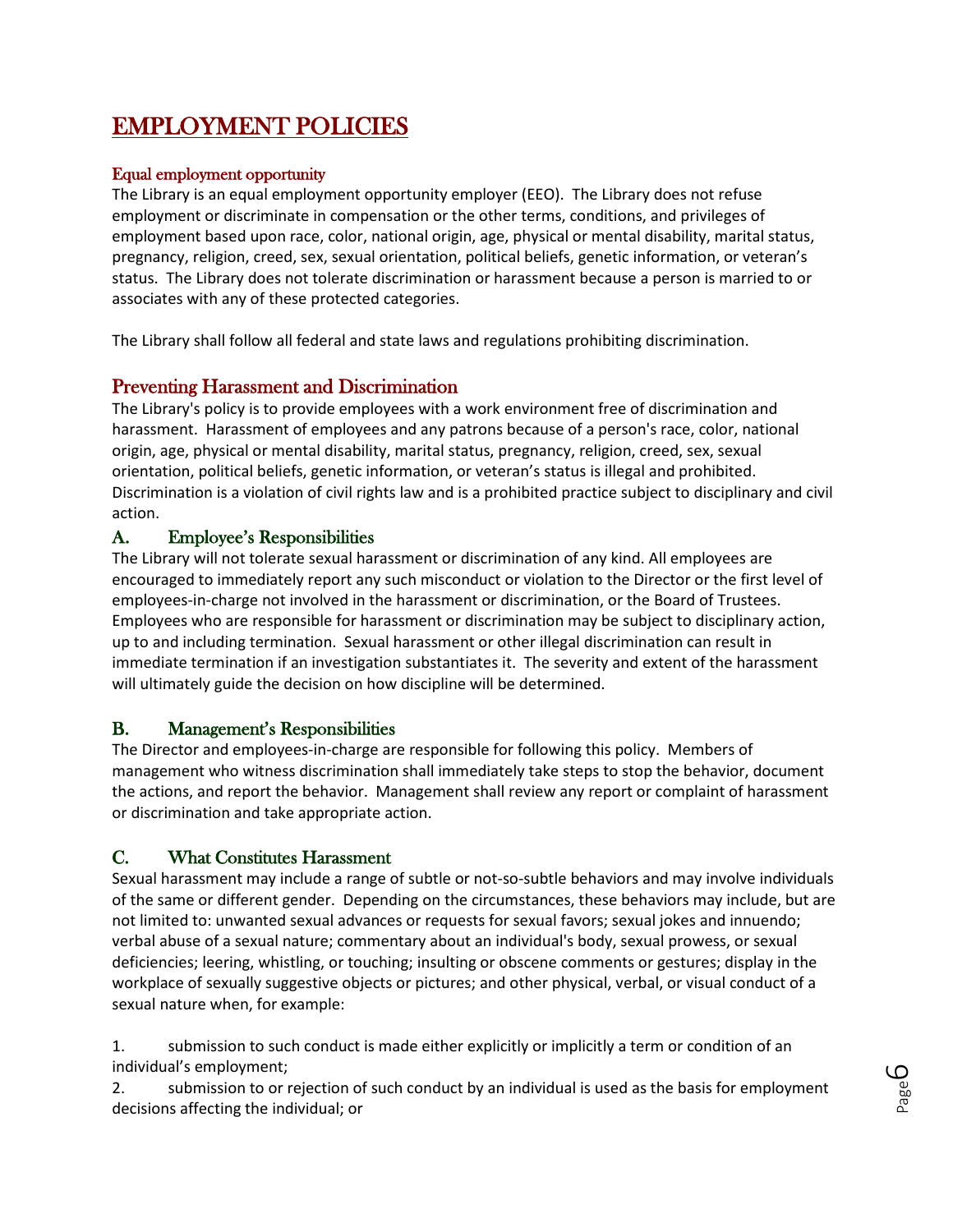3. such conduct has the purpose or effect of unreasonably interfering with an individual's work performance or creating an intimidating, hostile, or offensive working environment.

Sexual harassment constitutes discrimination and is illegal under federal, state, and local laws.

Other protected categories can also be harassed. The Library strictly prohibits harassment on the basis of any other protected characteristic. Under this policy, harassment is verbal or physical conduct that denigrates or shows hostility or aversion toward an individual because of his or her race, color, national origin, age, physical or mental disability, marital status, pregnancy, religion, creed, sex, sexual orientation, political beliefs, genetic information, veteran's status, or any other category protected by law or that of his or her relatives, friends, or associates, and which:

- 1. has the purpose or effect of creating an intimidating, hostile, or offensive work environment;
- 2. has the purpose or effect of unreasonably interfering with an individual's work performance; or
- 3. otherwise adversely affects an individual's employment opportunities.

Harassing conduct includes, but is not limited to: epithets, slurs, or negative stereotyping; threatening, intimidating, or hostile acts; denigrating jokes; and/or written or graphic material that denigrates or shows hostility or aversion toward an individual or group and which is placed on walls or elsewhere on the employer's premises or is circulated in the workplace.

# <span id="page-7-0"></span>D. Reporting Procedure

### **1. Employee's Responsibility**

An employee who believes he/she has been the victim of harassment or discrimination should report the incident or action as soon as possible after the alleged incident occurs. Early reporting is important, because management's ability to investigate and act on reports diminishes with time. Employees may bring reports to the attention of any of the following:

- the harasser, and the employee can request that the action stop immediately; and/or
- the immediate Director or the first level of management not involved, Board of Trustees.

The employee shall cooperate with the Director, or other designated representative in investigating and verifying the report.

### **2. Management's Responsibility**

Any employee who witnesses or receives a report of harassment or discrimination shall promptly inform the next level up. Upon receipt of a complaint alleging harassment or discrimination, the Director or employee-in-charge shall take steps to prevent the alleged conduct from continuing, pending completion of an investigation.

The Director or employee-in-charge shall initiate an investigation or recommend another appropriate management representative to investigate the complaint. The Library has the right to designate a representative of its choosing to perform any investigation. The factual report and final decision will remain confidential and be disseminated to only those persons having a need to know. The parties will be informed of the general results of the investigation. If the results establish that a policy violation occurred, appropriate action may be taken including, but not limited to, disciplinary measures, which may include termination.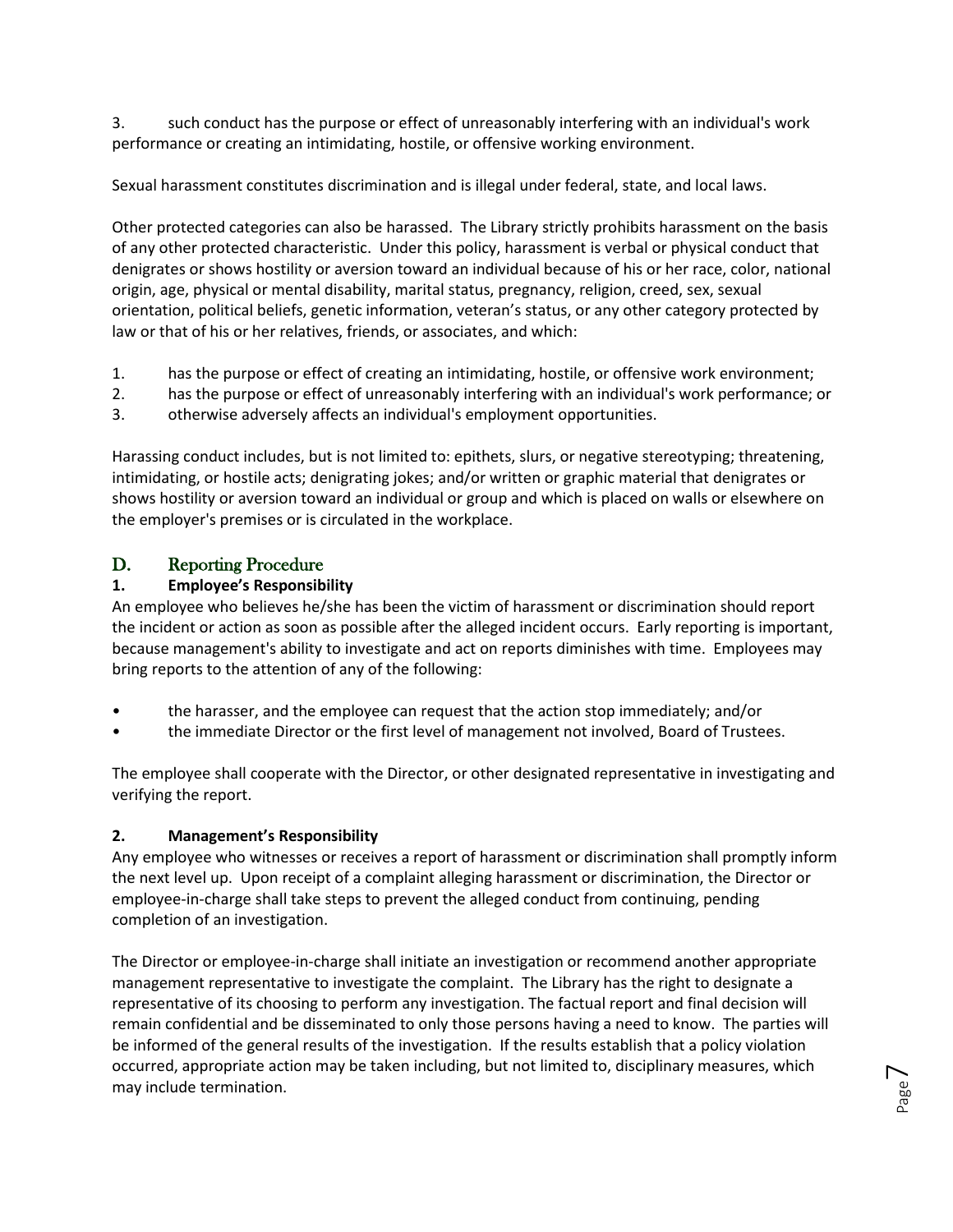# <span id="page-8-0"></span>E. Retaliation

Neither the Library nor any employee shall retaliate against any employee for filing a complaint or for participating in any way in a complaint investigation procedure under this policy. Any employee who suspects he/she is being retaliated against because he/she made a complaint or participated in an investigation should immediately report the actions, following the guidelines above. The report shall be investigated and dealt with appropriately.

All employees have the right to make a complaint under this policy, either internally or to an outside agency. It is unlawful for the Library to retaliate against any employee for making such a complaint. The Library will not retaliate against any employee for making such a complaint whether the complaint is eventually substantiated or not. To be retaliation, the adverse employment action must be because the employee submitted a discrimination complaint, and not due to any valid performance concerns or policy violations by the employee.

Examples of retaliation could include:

- Reprimanding an employee or giving a performance evaluation that is lower than it should be;
- Transferring an employee to a less desirable position;
- Engaging in verbal or physical abuse;
- Threatening to make, or actually making reports to authorities;
- Increasing scrutiny;
- Spreading false rumors, treating a family member negatively; or
- Making the person's work more difficult.

Adverse actions do not include petty slights and annoyances, such as stray negative comments in an otherwise positive or neutral evaluation, "snubbing" a colleague, or negative comments that are justified by an employee's poor work performance or history.

Employees are not excused from continuing to perform their jobs or follow the Library's legitimate workplace rules just because they have filed a complaint or opposed discrimination.

Any employee that believes they have been retaliated against should report their concerns immediately to the Director, an employee in-charge, or the Board of Directors. The matter will be investigated and the Library will respond accordingly.

False and malicious complaints of harassment, discrimination, or retaliation (as opposed to complaints that, even if erroneous, are made in good faith) may be the subject of appropriate disciplinary action.

# <span id="page-8-1"></span>Compliance with the Federal Genetic Information Nondiscrimination Act of 2008 (GINA)

GINA prohibits discrimination based on genetic information with respect to employment or group health plans. Library managers may not request, require, or purchase genetic information about employees or their family members, or use genetic information to:

• discriminate against an individual in hiring, discharge, compensation, terms, conditions, or privileges of employment;

• make decisions about admission to apprenticeship and training programs, including on-the-job training;

limit, segregate, or classify an individual;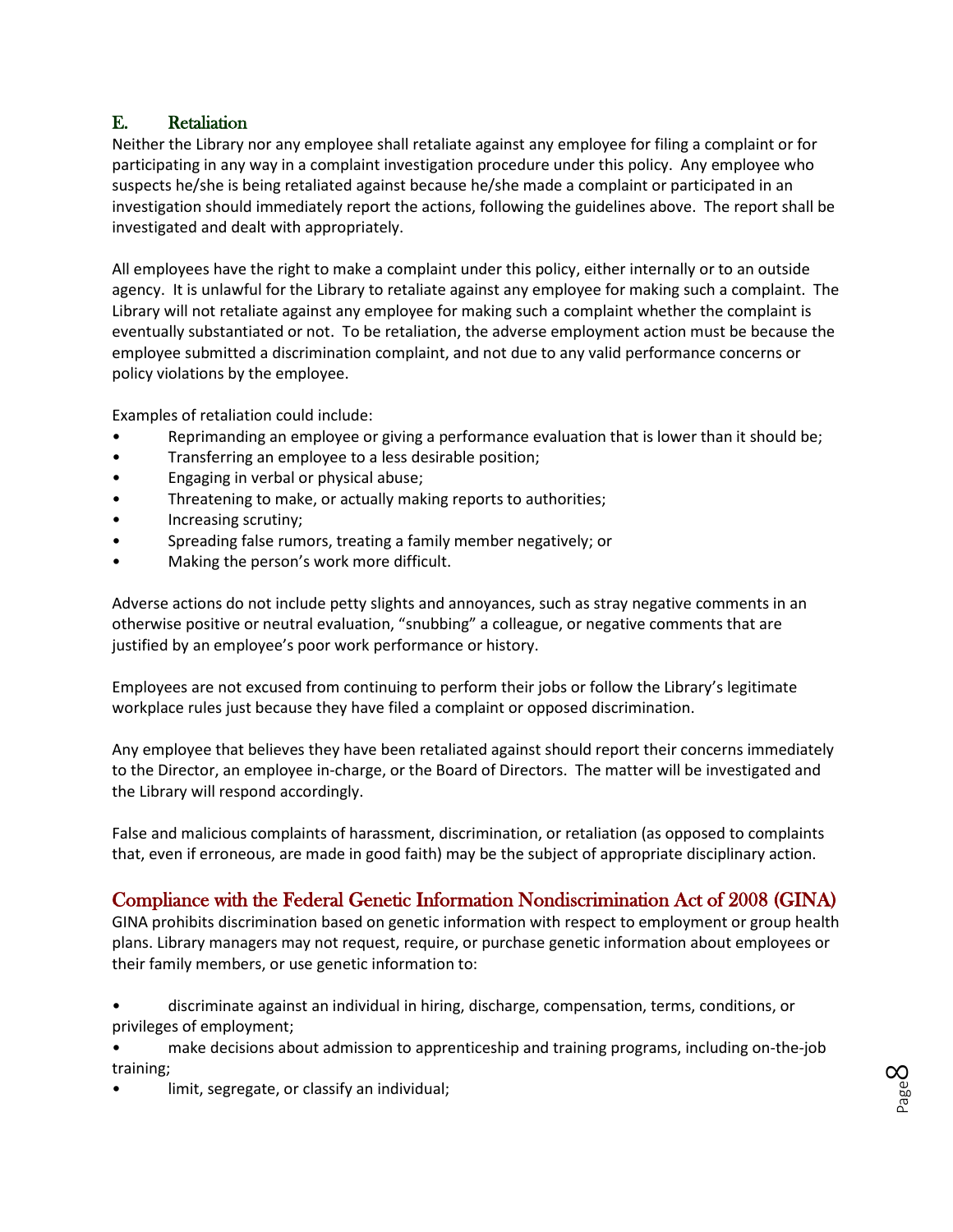- fail or refuse to refer an individual for employment;
- deprive an individual of employment opportunities; or
- acquire health insurance or set premiums under the group health plan.

# <span id="page-9-0"></span>Compliance with the Americans with Disabilities Act (ADA)

The Library is committed to complying fully with the Americans with Disabilities Act (ADA) and Montana Human Rights Act (MHRA). The Library will ensure equal opportunity in employment for qualified persons with physical or mental disabilities. Reasonable accommodation is available to employees with disabilities to the extent required by law. An accommodation which creates an undue hardship on the Library or which endangers health or safety is not a reasonable accommodation.

Any employee or job applicant may request an accommodation by contacting the Director verbally or in writing. A request for accommodation is the first step in an interactive process between the individual and the Library, to clarify the individual's request and to identify any appropriate reasonable accommodation. The Library has the right to request reasonable documentation to support any accommodation request.

# <span id="page-9-1"></span>Whistleblower Protections

Neither the Library, nor any employee shall retaliate against, condone or threaten retaliation, against any employee who, in good faith, alleges waste, fraud, or abuse by the Library. For this section, retaliate means to take any of the below actions against an employee because of their good faith allegations of waste, fraud, or abuse:

- Terminate employment;
- Demote;
- Deny overtime, benefits, or promotion;
- Discipline;
- Decline to hire or rehire;
- Threaten or intimidate;
- Reassign to a position that hurts future career prospects;
- Reduce pay, work hours, or benefits; or
- Take another adverse personnel action.

Any employee who believes they have been retaliated against under this section and chooses to file a grievance must file one as outlined in Employee Grievance herein.

# <span id="page-9-2"></span>**Nepotism**

Nepotism is defined in state statute. In general, it prohibits the hiring and appointment of individuals within certain familial relationships. The Library prohibits nepotism. If an employment situation relating to marital status poses a conflict with the nepotism policy, the involved employees must notify the Director so that reasonable steps can be instituted to ensure statutory compliance.

# <span id="page-9-3"></span>Probation period

It is the policy of the Library that new employees shall complete a probationary period. The purpose of a probationary period is to provide a trial period to assess employees' abilities to perform their job duties, to assess their conduct on the job, and to determine if they should be retained beyond the probationary period and attain permanent status. All new employees shall be given a six-month probationary period**.** The Library may choose to extend an employee's probationary period by three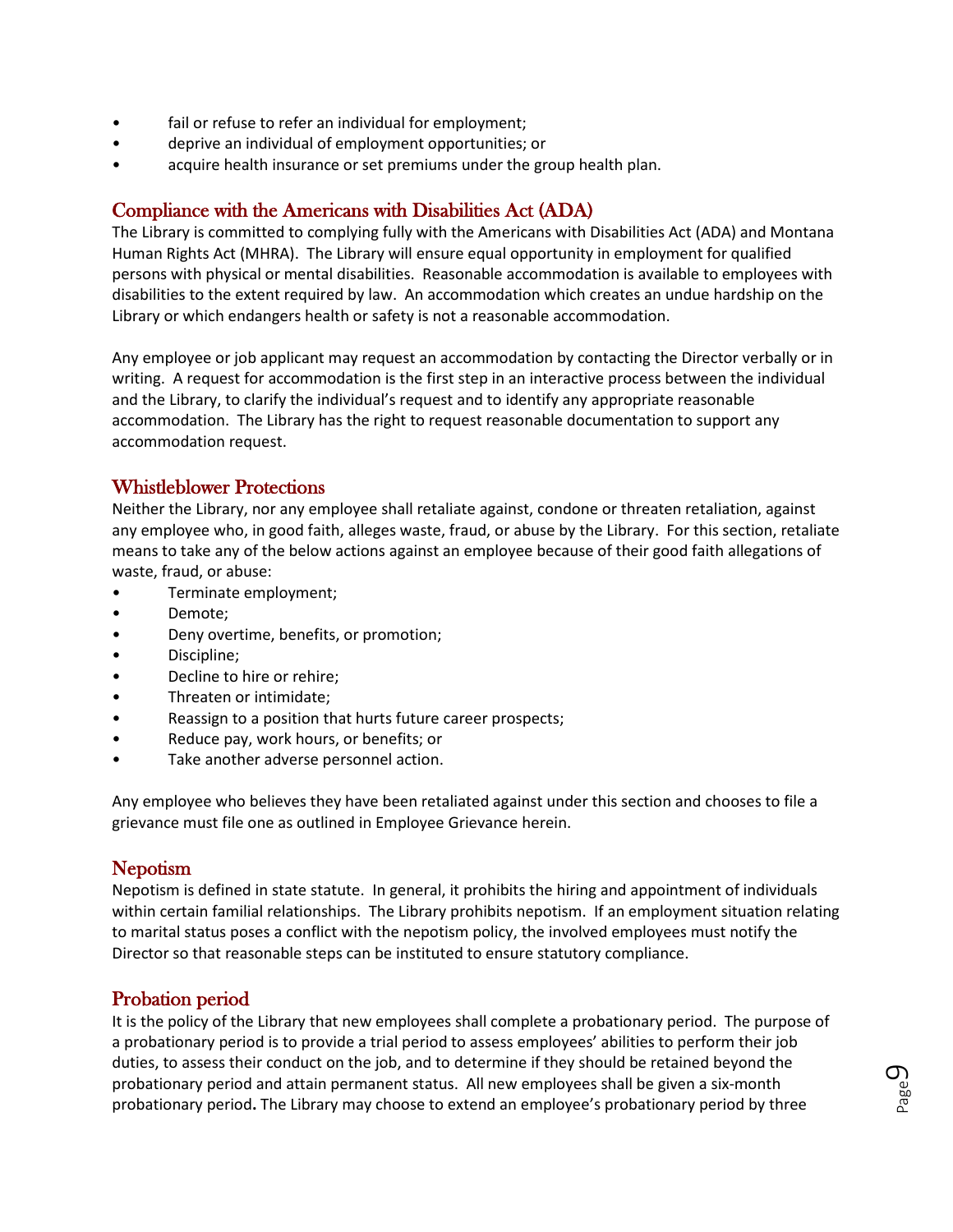months. If the probationary period will be extended, the employee shall be notified of this in writing prior to the expiration of the initial probationary period.

At the end of the 6-month probation period, incoming employees, shall prepare a self-evaluation, and meet with the director regarding accomplishments, performance, training, difficulties etc.

After probation has been satisfactorily completed, the employee is considered a permanent employee. This policy does not apply to temporary staff, short-term workers, or contractors, who cannot attain regular status.

The provisions of the Employee Grievance section of this Handbook do not apply to probationary employees. If an emergency arises during an employee's probationary period which requires a leave of absence, such time off, if granted, shall not be considered as time worked.

### <span id="page-10-0"></span>New employee procedures

A background check will be conducted on all finalist applicants before offering them employment at the library.

All new employees shall be scheduled to meet with the appropriate supervisor on their first day of work for general orientation, to complete enrollment forms and to begin training.

Each new employee shall be provided information on employee benefits and library policies and procedures.

### <span id="page-10-1"></span>Performance appraisal & coaching meetings

Employees and supervisors should keep an ongoing dialog about all aspects of the job. Frequent informal feedback is more effective than annual reviews. In addition, the Library shall have the option of providing a performance appraisal system for use as part of its documentation in personnel decisions. Preceding a performance appraisal meetings employees will be required to fill out a self-evaluation reviewing job description, reviewing the standard operating procedures and policies, areas of achievements and goals etc. The primary purpose of an employee performance appraisal system is to provide an opportunity for the employee and the supervisor to discuss the employee's job performance during the preceding evaluation period and to communicate job goals and objectives. Performance evaluations may be used to assist in decisions affecting promotions, demotions, dismissals, layoffs, reemployment, salary increases, and training. An employee with unsatisfactory performance will be provided a specific plan for corrective action. The contents of a performance appraisal are not grievable. Employees who disagree with an appraisal have the right to submit, within ten working days of receipt of the appraisal, a written rebuttal, which will be attached to the appraisal document.

### <span id="page-10-2"></span>Employee Discipline

Library employees are subject to disciplinary action up to and including dismissal from employment. This may include informal and/or formal disciplinary actions, depending on the circumstances. This policy applies to employees who fail to perform job duties in a satisfactory manner, disrupt Library operations or violate the Library's procedures, policies, rules, or performance standards, or for any other legitimate business reasons. The following procedures shall apply: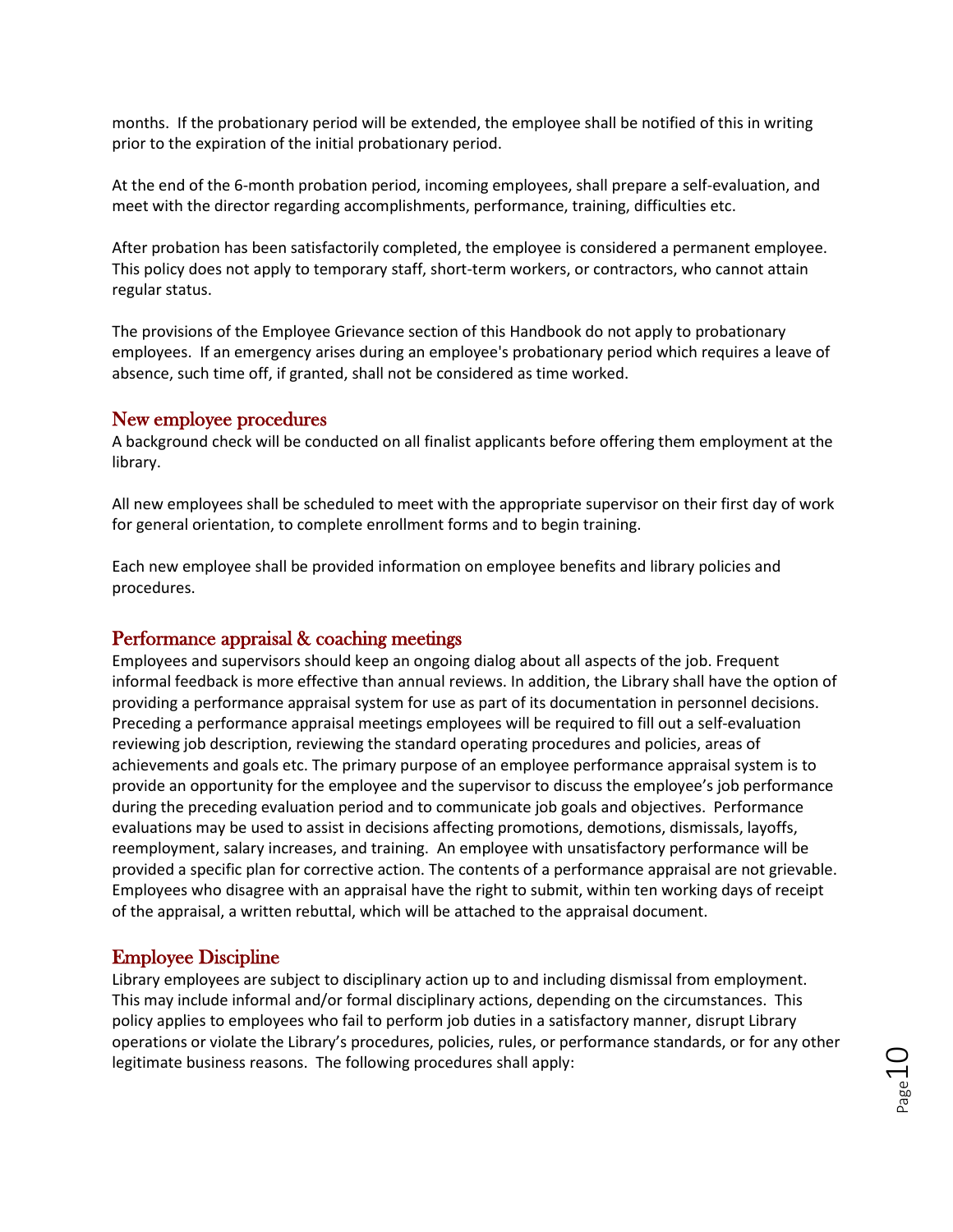A. Discipline shall be commensurate with the seriousness of the offense. For example, the Library at its discretion, may utilize a verbal warning before more severe disciplinary action is taken. However, more significant disciplinary action, up to and including dismissal, can be taken for offenses without having prior verbal or written counseling, based on the severity of the offense. Before taking action, management shall investigate and examine each case individually, considering the impact of the offense, the extent of the damage or disruption caused, and the circumstances of the offense.

B. Each of the following disciplinary actions is independent of the others and does not necessarily follow in the order listed. Consequently, an employee may be suspended without having been given a warning, or may be dismissed without having been either given a warning or suspended.

1. Corrective counseling by a supervisor is an informal action that may be used at the option of management prior to or in addition to formal discipline to deal with performance deficiencies or misconduct. It is not part of formal discipline and is not grievable.

2. A verbal warning consists of the supervisor outlining the unsatisfactory job performance and the corrective measures that the employee needs to take. It is not part of formal discipline and is not grievable.

3. The written warning should contain a description of the specific conduct for which the employee is being disciplined. Employees may provide a response to a written warning which will be attached to the warning and included with it in their file.

4. A suspension without pay is for a specific work period. An employee who is suspended is to leave work for the period specified. A disciplinary suspension must include a description of the specific conduct or reason for which the employee is being suspended, and should be documented by the supervisor. Employees may provide a response to a suspension which will be attached to the documentation and included with it in their personnel file.

5. The Library retains the right to reassign (e.g., demote or transfer) an employee in conjunction with a corrective or disciplinary action (i.e., as an alternative to termination). A disciplinary demotion must include a description of the specific conduct or reasons for which the employee is being demoted or transferred, and should be documented by the supervisor. If appropriate, a disciplinary demotion or transfer may include a plan for improvement.

6. A dismissal may not take place until an investigation of the employee's actions has been undertaken and substantiated by the person investigating. The Board of Directors must approve dismissal of employees with more than five years employment with the Library.

If a disciplinary decision is termination, the department head shall, at discharge or within seven days of the date of discharge, notify the discharged employee of the existence of the Library's Employee Grievance policy and procedures, and provide the discharged employee with a copy of the policy, as set forth below.

### **Immediate suspension for serious offenses**

Immediate removal of an employee from the job may be warranted in instances involving serious insubordination, theft, serious illegal or destructive acts while on the job, or other actions deemed inappropriate by the library director. An employee may also be discharged after repeated offenses of a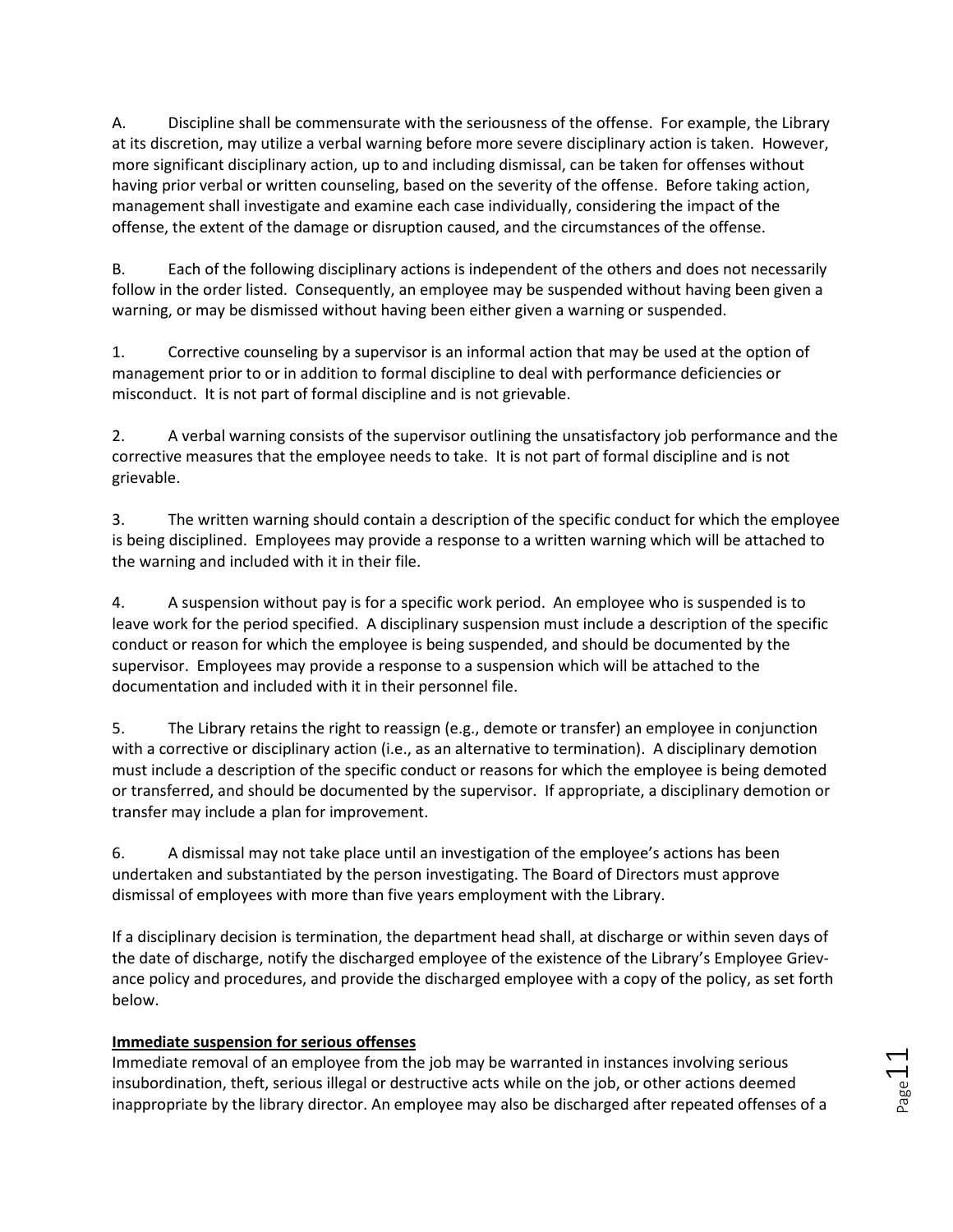less serious nature, if the offenses have been documented by the library director and appropriate behavioral changes have not resulted from previous progressive disciplinary action.

The original copy of the disciplinary action, with a notice of the charge and an explanation of the evidence, is to be signed by the employee and placed in the employee's personnel file. The employee shall be given the opportunity to respond in writing as to why the proposed action should not be taken and may elect to follow the grievance procedures outlined in this policy.

# <span id="page-12-0"></span>Safe Workplace

North Valley Public Library employees have the right to work in an environment free from physical violence, threats of violence or intimidation. This type of behavior undermines work relationships, hampers productivity and causes unnecessary stress. North Valley Public Library expects each employee to perform his/her job without violence, threats to or intimidation of other individuals in the workplace. An employee who believes he/she has been the victim of workplace intimidation should report the incident to their immediate supervisor or the first level of management not involved. North Valley Public Library will not, in any instance, tolerate intimidating behavior by coworkers, patrons, volunteers, or Library Trustees. Employees found to be in violation of this will face disciplinary action, up to and including termination. Patrons in violation will be asked to leave the premises. If an employee of the North Valley Public Library has been the victim of workplace intimidation by an elected Trustee or volunteer a written complaint shall be presented to the entire Board. If a satisfactory resolution cannot be found internally an impartial mediator will be consulted.

### <span id="page-12-1"></span>Employee Grievance

It is the policy of the Library to treat all employees equitably and fairly in matters affecting their employment. It is also the policy of the Library to provide employees who have attained permanent status an opportunity to resolve certain complaints/problems in relation to their job without fear of reprisal. The purpose of this policy is to secure, at the lowest possible administrative level, equitable solutions to grievances that may arise.

Nothing contained herein should be construed as limiting the right of any employee to discuss any matter informally with an appropriate member of management. Every effort should be made to settle a grievance informally before a formal grievance is filed. For complaints alleging discrimination, employees should use the Reporting Procedure outlined in Preventing Harassment and Discrimination herein.

### <span id="page-12-2"></span>A. Acceptable Reasons for Filing Grievances

An employee may file a grievance based on the application or interpretation of laws, written rules, and personnel policies and procedures which adversely affects the employee, unless such action is specifically prohibited in policy.

### <span id="page-12-3"></span>B. Preparing and Pursuing Grievances During Working Hours

An employee may not use paid working time to prepare and/or pursue a grievance. A grievant may request to use personal leave or leave of absence without pay to prepare a grievance. A request for use of personal leave or leave of absence without pay must be consistent with the Library's policy on leave requests. Time spent by the grievant attending a hearing or being interviewed by an investigative officer is considered paid working time, should take place during the grievant's regular work hours, and shall not exceed eight hours per day.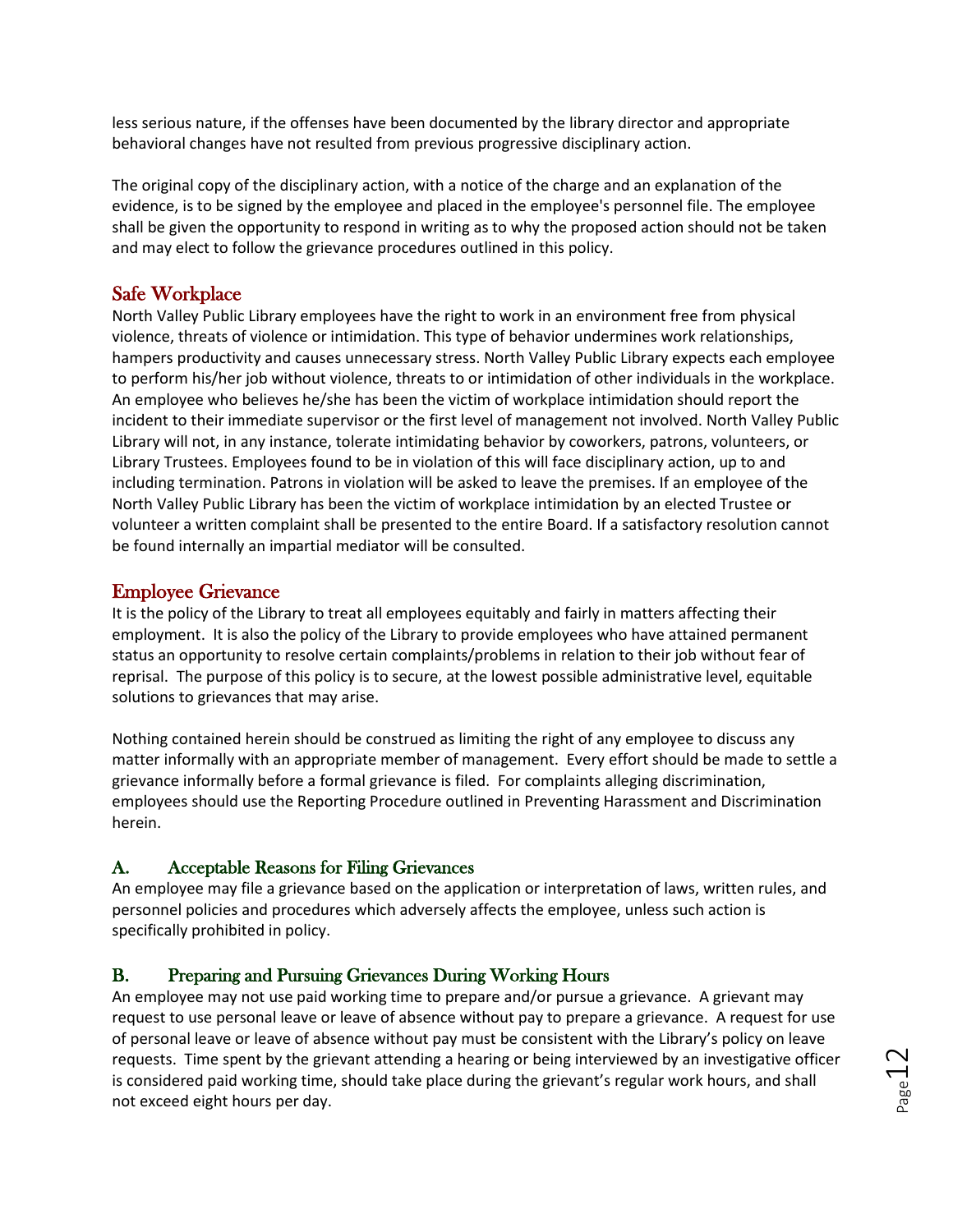At the discretion of the Library, an employee other than the grievant may be allowed to use work time to participate in an investigation or hearing. This time would be considered paid working time if the employee's participation is at the request of the Library. Otherwise, an employee will need to request to use personal leave or leave of absence without pay to attend a hearing. All leave requests must be consistent with Library policy regulating leave.

# <span id="page-13-0"></span>C. Grievance Filing Procedures

An employee must begin Step 1 of the procedure within ten working days of his/her knowledge of the situation.

Step 1. Informal Resolution. Employees should try to resolve their grievance informally whenever possible by discussing the situation and relevant information with the Director.

Step 2. Submission of Formal Grievance to Director. If the employee does not resolve the matter under the informal process, he/she should file a formal written grievance with the Director within ten working days from the Director's response to the attempt at informal resolution. In the grievance, the grievant must sign, date, and specifically state the law, rule, policy and/or procedure at issue; the date when the event happened; and what resolution he/she would like. The Director should respond in writing within ten working days after receiving the formal grievance. If the employee does not accept the Director's response or there is no response from the Director within the ten-day period, the employee may then, within five working days, advance the grievance to Step 3.

Step 3. Submission of Grievance to Board of Directors. For a grievance not resolved in accordance with Step 2 above, the employee may prepare and file a formal grievance with the Board of Directors within five working days. The grievant must sign, date, and specifically state the law, rule, policy and/or procedure at issue; the date when the event happened; and what resolution he/she would like. The Board of Directors must respond in writing within 15 working days. The Director will provide the documentation of the informal process to remedy the issue, and the Board may hold hearings and interview the grievant and respondent separately before rendering their final decision. The Board shall comply with Montana's Open Meeting law during the grievance process and shall ensure that the public "right-to-know" mandate is preserved. If personal privacy issues or concerns about personnel issues arise, the Board reserves the right to meet or deliberate in closed session to protect and preserve those rights in accordance with the provisions of Montana's Open Meeting laws.

The decisions of the Board of Trustees in the appeal to grievance resolution shall be final and considered non-reviewable.

At any step, the employee and the Library can modify the time periods stated herein if done so by mutual agreement and placed in writing.

The Library does not tolerate any form of retaliation against employees availing themselves of this policy and procedure. However, this policy does not prevent, limit, or delay the Library from taking disciplinary action up to and including termination, when appropriate.

# <span id="page-13-2"></span><span id="page-13-1"></span>Employee termination Voluntary Termination or Resignation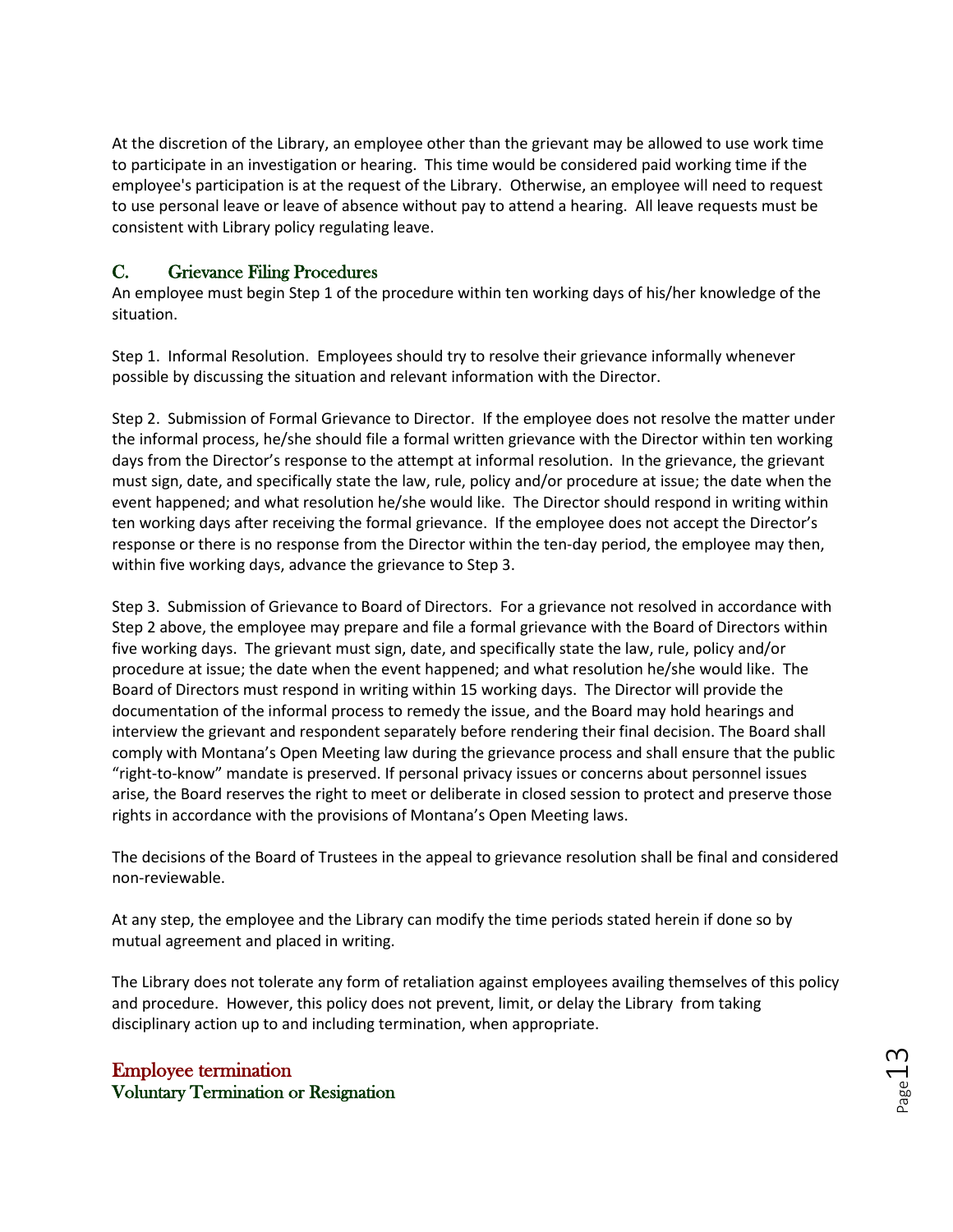Due to the size of the staff, the Library requests employees give as much notice as possible. Employees with administrative functions or hours 36 and above should give at least four weeks (28 full days) written notice. Other employee wanting to leave the Library in good standing shall provide a **minimum** of two weeks (14 full days) written notice. The resignation letter shall include the reason for leaving as well as the proposed effective date. Two weeks' notice is understood to mean that the resigning employee will be available for work during this time. Failure to provide two weeks' advance notice is not leaving in good standing and may result in ineligibility for reemployment.

#### <span id="page-14-0"></span>Probationary termination

Probationary employees may be terminated at any time without cause and without the right of appeal. Notification of dismissal in writing shall be provided the probationary employee and a copy filed in his/her personnel file.

#### <span id="page-14-1"></span>Discharge

Discharge, the immediate removal of an employee from the job site, may be warranted in instances involving serious insubordination, theft, serious illegal or destructive acts while on the job or other actions deemed inappropriate by the administration. An employee may also be discharged after repeated offenses of a less serious nature if the offenses have been documented and appropriate behavioral changes have not resulted.

#### <span id="page-14-2"></span>Reduction in Workforce/Layoff

Layoff is termination of an employee for lack of work, lack of funds or other changes that have taken place. The Library shall provide the employee with at least two weeks' advance notice prior to layoff, except in cases of emergency. An employee on layoff shall keep the Library informed of the address and telephone number where the employee can be contacted. The Library's obligation to recall an employee shall cease if the Library is unable to contact the employee within 7 calendar days. The Library shall have no obligation to recall an employee after the employee has been on continuous layoff for a period of one year. Should an employee not return to work when recalled, the Library shall have no further obligation to recall the employee.

#### If a reduction in the workforce is necessary the following apply:

#### *Deciding Factors for Permanent Employees*

Permanent employees within the same job classification, department, and geographical area affected by the reduction in force will be evaluated for layoff based on program requirements, the employee's skills and qualifications necessary to meet these requirements, and other factors (e.g., other alternatives such as reduced work hours, furloughs, or employee seniority). Employee skills and qualifications may include education, experience, certification, and capabilities in relation to the continuing needs of the department or program; and employment history may include previous performance and disciplinary actions. If there is no documentable difference in employment history factors, an employee's length of continuous employment with the Library shall be used as the criterion for retention, with the most senior employee being retained. "Continuous employment' means working within the same jurisdiction without a break in service of more than five working days or without a continuous absence without pay of more than 15 working days.

#### *Veterans' Preferences*

A veteran, disabled veteran, or eligible relative shall be retained over other employees with similar job duties and qualifications and the same length of service. A disabled veteran with a service-connected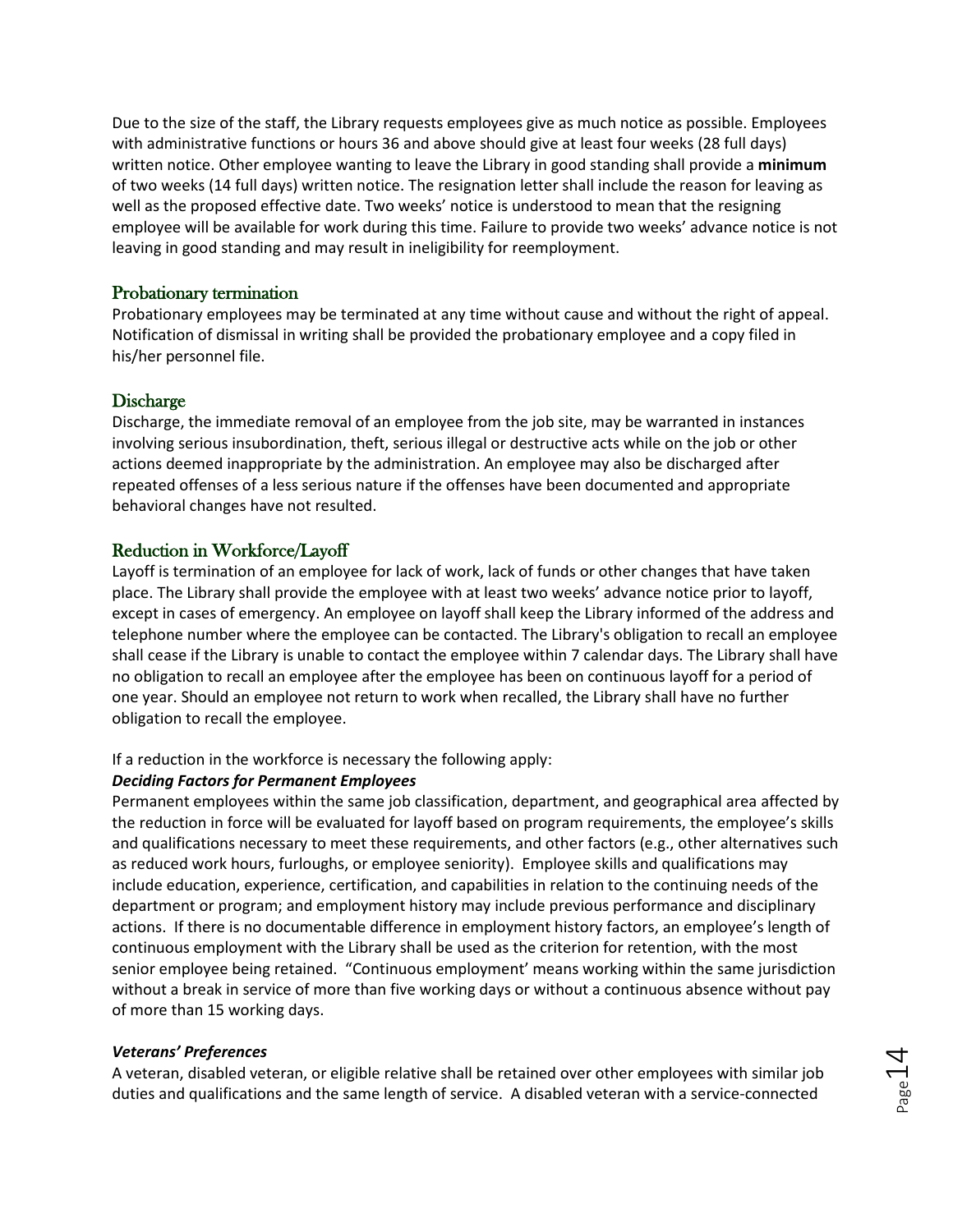disability of 30% or more shall be retained over other veterans, disabled veterans, and eligible relatives with similar duties, qualifications, and length of service. The preference in retention does not apply if a performance appraisal system is being used and the eligible employee has been rated unacceptable. (MCA 39-29-111). The preference in retention does not apply to a position covered by a Collective Bargaining Agreement.

### <span id="page-15-0"></span>Return of Library Equipment

Employees are responsible for all Library property, materials, equipment, and written/digital information issued to them or in their possession or control. Library employees must sign the Equipment Form (Appendix A herein) before they are issued any Library property. Any Library equipment or property issued to employees including, but not limited to, laptops, cell phones, pagers, computer equipment, keys, credit cards, digital files, or physical files must be returned to the Library upon request or at the time of termination. Where permitted by applicable laws, the Library may withhold from the employee's check or final paycheck the cost of any items that are not returned when required. The Library may also take all action deemed appropriate to recover or protect its property.

Employees are also accountable for equipment located in their work area. Employees should report any missing equipment immediately to the Director. Whenever equipment is moved from one location to another or when new equipment is acquired, follow the appropriate inventory documentation procedures.

### <span id="page-15-1"></span>Termination pay

When employment ends, all unpaid wages of the employee are due and payable on the next regular payday.

An employee who has passed the 90-day qualifying period and who terminates employment with the agency is entitled to a lump-sum payment equal to one-fourth of the pay attributed to the accumulated sick leave Montana Code 2-18-618 (6).

Montana Code 2-18-617( 2) (a) An employee who terminates employment for a reason not reflecting discredit on the employee and who has worked the qualifying period set forth in 2-18-61 is entitled upon the date of termination to either:

 (i) cash compensation for unused vacation leave if the employee is not subject to subsection (2)(a)(ii); or

 (ii) conversion of the employee's unused vacation leave balance to an employer contribution to an employee welfare benefit plan health care expense trust account established pursuant to 2-18-1304.

# <span id="page-15-2"></span>Personnel records

An employee's personnel file is the official library record of employment. Personnel files are confidential and open only to the employee and authorized personnel.

Each employee's personnel file shall contain such information as is needed by the library in conducting business or as required by federal, state or local law. The files normally include:

- employee application and résumé
- job description
- job performance evaluations
- education/training information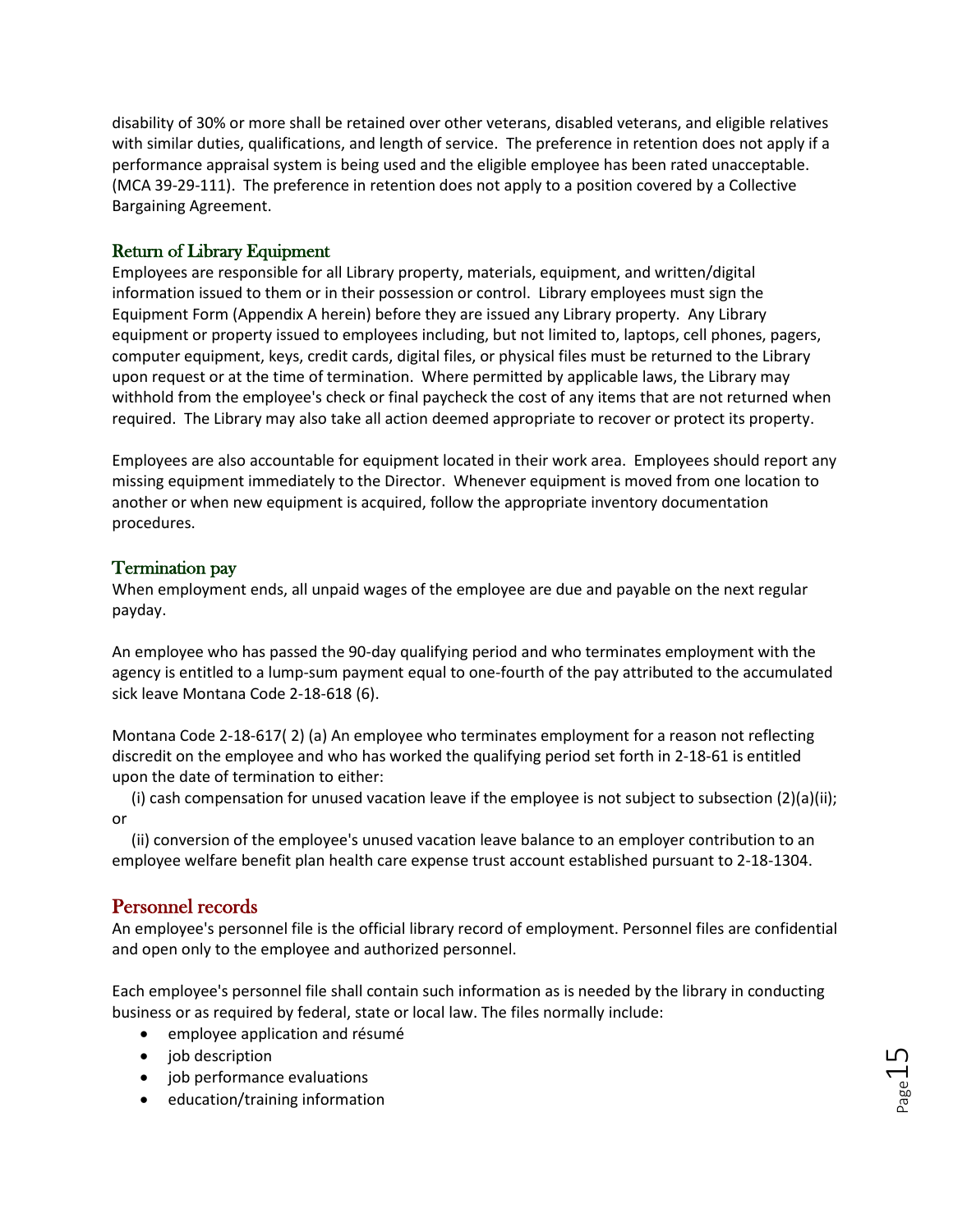- wage/salary history
- pertinent medical information
- letters of appreciation, commendation or discipline
- other pertinent administrative correspondence or documents.

In order to keep personnel records current, each employee is required to notify the administration in writing of any changes in the following:

- name
- address
- telephone number
- persons to be notified in case of emergency
- changes affecting the W-4 form
- changes in dependents for receiving any benefits in the event of an employee's death.

#### **Inspection of records**

Any employee wishing to review his/her personnel file may do so. The employee must request a review, and it shall be done at a mutually convenient time with Director present. The employee will not be permitted to remove any information from the file but can obtain copies of desired documents.

# <span id="page-16-0"></span>Hours of Work, Meal Breaks, and Rest Breaks

### <span id="page-16-1"></span>Hours of work

Work hours are assigned to provide:

- library services to the public
- supervision
- time for employees to perform their duties
- facilitation of teamwork
- safety for staff, volunteers and library users.

Employees will be assigned a monthly schedule, but must remain flexible to cover employee leaves or other schedule changes. Employees will be on duty during the assigned times.

New employees on probation during training may have a schedule different from what they will regularly be assigned.

### <span id="page-16-2"></span>**Tardiness**

Advance notice of anticipated tardiness is expected. Notice of unavoidable tardiness is expected as soon as possible. Failure to provide notice will be construed as an unexcused absence. Tardiness shall be made up during the pay period as approved by the supervisor. Tardiness not made up during the pay period will not be paid. Frequent tardiness shall be cause for disciplinary action.

### <span id="page-16-3"></span>Meal and Rest Breaks

The scheduling of all breaks shall be arranged with the supervisor and co workers to insure the smooth functioning of the operation of the library.

- One 30-minute meal break, with pay, will be allowed for a work period of at least 6 hours.
- For shifts less than 6 hours but at least 4 hours, one 15-minute break will be allowed.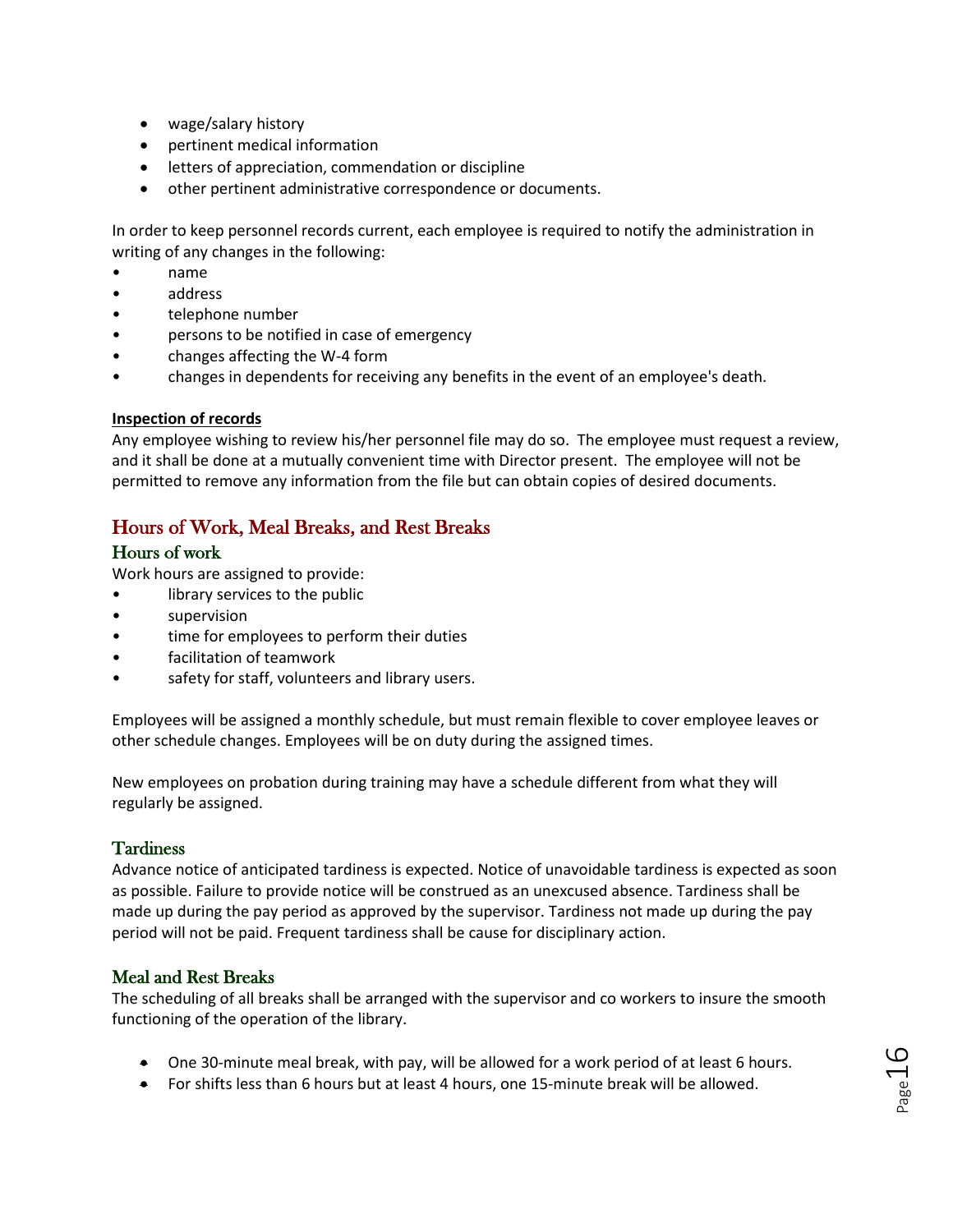- One 15-minute rest break, with pay, will be allowed for each 8 hour or more shift, in addition to the paid meal break.
- Shifts over 9 hours will be allowed two 15-minute rest breaks, in addition to the paid meal break.

### <span id="page-17-0"></span>Worksite Breastfeeding

The Library shall provide nursing mothers with suitable space, privacy, and time to breastfeed or express milk for at least one year after the nursing child's birth.

A. General Provisions and Management Responsibilities

The Library shall provide nursing mothers with a suitable space that is clean, private, and reasonably close to the work area. The space will include lighting, seating, and electrical outlets for breast pumps. The Library may provide an employee the ability to store breast milk as requested.

The director appointed scheduler shall provide nursing mothers with time to breastfeed or express milk as needed, but nursing mothers should plan to use break time whenever possible. The director appointed scheduler will set up a schedule that works best for everyone.

### B. Pay Stipulations

Employees should use current breaks. If breastfeeding time takes longer than the standard break period or number of breaks, employees can use annual leave or compensatory ("comp") time to cover extra time or breaks, or the time will be unpaid.

# <span id="page-17-1"></span>EMPLOYEE LEAVES

# <span id="page-17-2"></span>Sick leave

The Library follows Montana law on the qualification, accrual, and use of sick leave. Sick leave is an authorized paid leave of absence from work when an eligible employee or qualifying family member is sick or requires care. Accumulated sick leave credits are a valuable resource that maintains an employee's income during a period of personal illness or family emergency.

A. Qualification and Calculation

Employees are not entitled to use paid sick leave until they have been continuously employed for 90 days. Employees earn sick leave credits from the first full day of employment. Full time employees earn at the rate of one working day per month and regular part-time employees earn prorated sick leave benefits. There is no restriction as to the number of working days which may be accumulated. The provisions of MCA 2-18-618 govern sick leave for employees. Short-term workers do not earn sick leave credits.

For calculating sick leave credits, 2,080 hours (52 weeks x 40 hours) equals one year. Sick leave credits shall be earned and credited at the end of each pay period. Prorated sick leave credits are calculated by multiplying .0464 by the number of hours, excluding overtime. Employees may receive cash compensation (at 25% of the available balance) for sick leave credits upon termination of their employment, or they may donate sick leave credits subject to the limitations in policy. Credits are to be recorded by rounding to two digits beyond the decimal point and carried in each employee's account in that configuration.

Page  $\overline{\phantom{0}}$  $\overline{\phantom{1}}$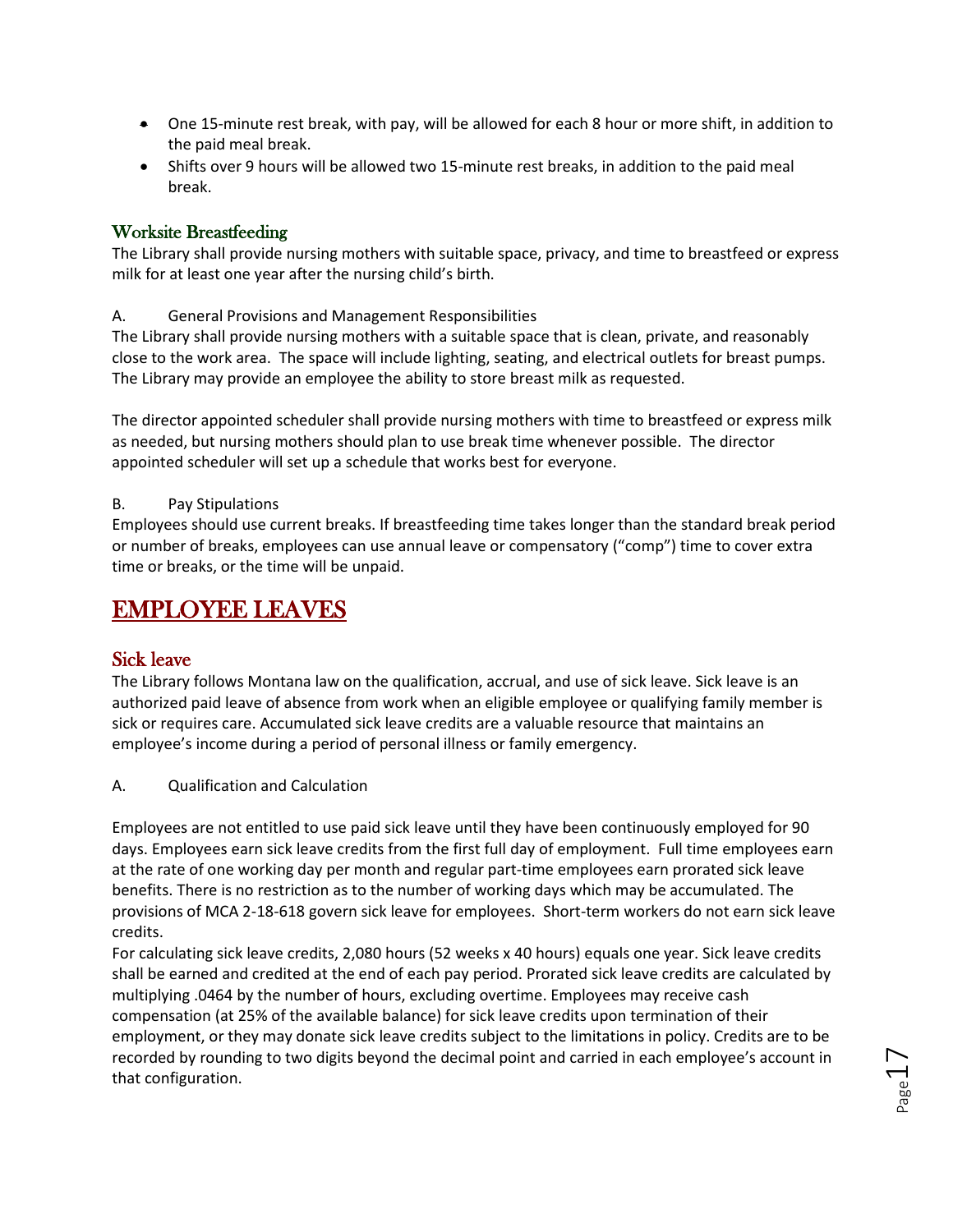B. Leave Without Pay, Holiday, or Vacation Stipulations

Employees do not accrue sick leave credits during a leave of absence without pay. Sick leave taken on a legal holiday shall not be charged to an employee's sick leave for that day. With the Director's approval, an employee may substitute sick leave credits for annual vacation leave, if the employee becomes sick while on approved annual vacation leave. Advancing sick leave after an employee's earned sick leave credits have been exhausted is prohibited.

### C. Payment Upon Termination.

Upon termination, an employee who has worked the qualifying period shall be entitled to a lump sum payment in an amount equal to one-fourth (25%) of the amount attributed to accumulated sick leave. The pay attributed to the accumulated sick leave must be computed on the basis of the employee's salary or wage at the time the employee terminates employment with the Library. Termination pay shall apply only to credits earned according to policy since July 1, 1971, per MCA 2-18-618.

D. Use of Sick Leave Pay

Sick leave pay is granted for:

• Time off when an employee is unable to perform job duties because of sickness, a physical or mental illness, injury or disability;

- Maternity or pregnancy-related disability or treatment, including prenatal care, birth, or medical care for the employee or the employee's child;
- Quarantine resulting from exposure to contagious disease;
- Consultation, examination, or treatment by a licensed health care provider;

Short-term attendance to an immediate family member<sup>[2](#page-18-0)</sup> or, at an agency's discretion, another relative because of physical or mental illness, injury, disability, or examination or treatment until other care can reasonably be obtained;

• Death or funeral attendance of an immediate family member or, at an agency's discretion, another person.

### E. Reporting

Absences, which necessitate use of sick leave, shall be reported to the substitute scheduler and colleagues scheduled to share the shift before the shift begins. An employee shall keep the substitute scheduler advised on a daily basis as to condition and expected date of return to duty. Failure to report absences within two hours of the employees' regularly scheduled reporting time may be considered absence without approved leave. Absences are grounds for disciplinary action.

F. Abuse

Abuse of sick leave may be cause for dismissal, forfeiture of payment for accumulated sick leave, or other disciplinary action. The employee's supervisor may require an employee to submit a medical certification signed by a licensed physician to substantiate use of sick leave.

<span id="page-18-0"></span> $\overline{\phantom{a}}$ <sup>2</sup> "Immediate family" shall be defined as parents, spouse, siblings and children. The board reserves the right to consider others as immediate family.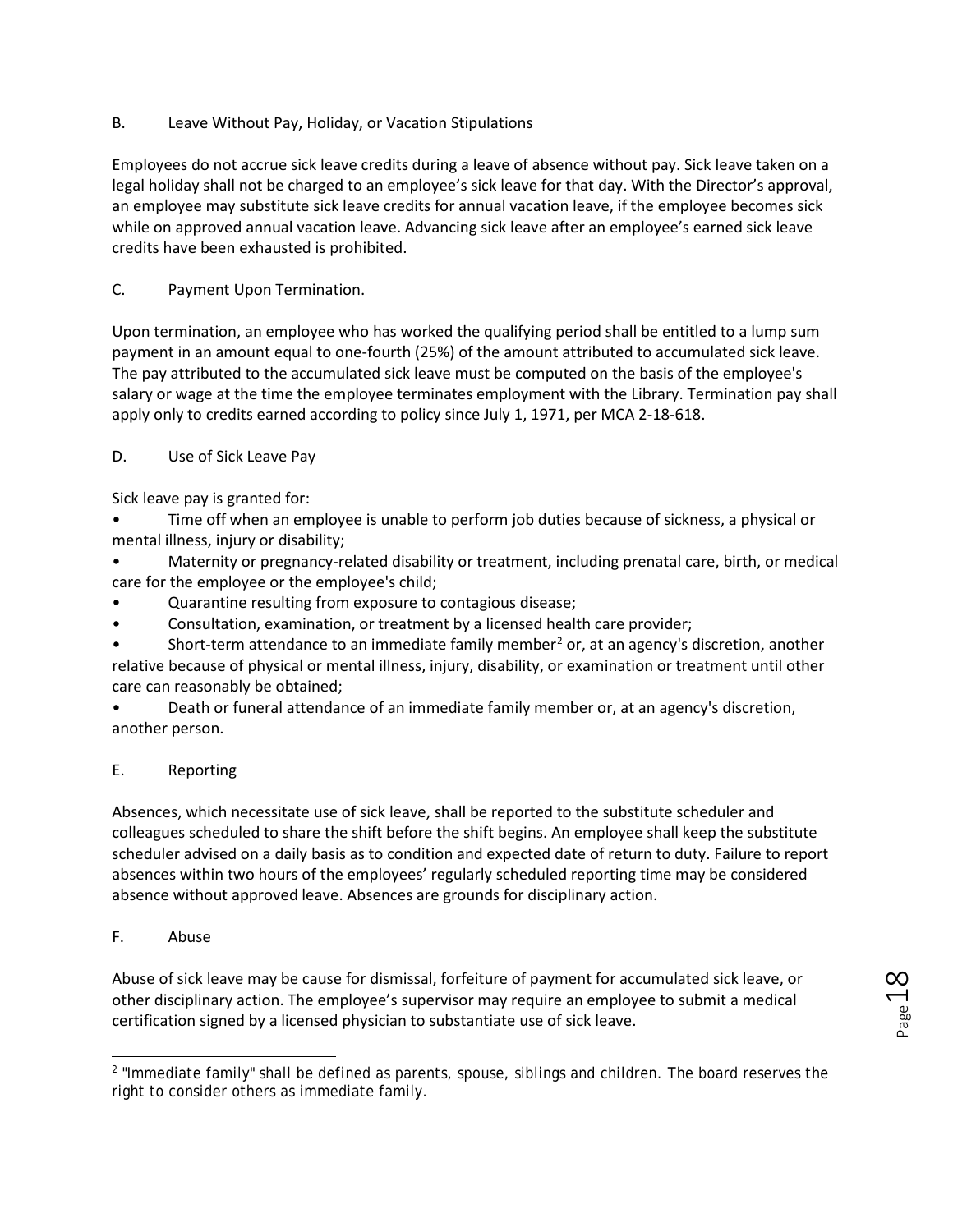#### Medical Exam

The employer may require a medical exam when an employee is returning to duty following an illness or absence due to injury and the Library has a reasonable belief, based on objective evidence, that the employee's ability to perform the job is impaired by a medical condition or that the employee will pose a direct threat to self or others.

Relevant Information: MCA 2-18-618 and 2-18-1311

### G. Extended Illness

An employee may utilize vacation time when sick leave has been exhausted, subject to the approval of the Director. Earned sick leave credits must be exhausted prior to taking an unpaid medical leave of absence.

H. Use of sick time for up to 2 personal days a year

Employees continuously employed for 365 days that have accumulated over 80 hours of sick leave, may use up to 2 days per calendar year (prorated for part-time employees) for personal days, as long as their sick balance does not fall below 80 hours. Personal days should be scheduled in advance to allow for coverage, or in an emergency such as weather related or car break down, reporting should follow sick reporting above.

# <span id="page-19-0"></span>Maternity leave

Maternity leave is an unpaid leave of absence available to female employees for temporary disability because of pregnancy and delivery. The North Valley Library allows employees to use their accrued vacation and sick leave to stay in a paid status during maternity leave subject to use of sick and vacation. Any time beyond accrued vacation and sick is an unpaid leave of absence.

The North Valley Library conforms to Montana Code on Human Rights regarding maternity leave. 49-2- 310. An employee will not be terminated because of their pregnancy. Employees who are disabled as a result of pregnancy will not be denied any compensation that they are entitled to as a result of the accumulation of leave benefits accrued; however, the North Valley Library reserves the right to require medical verification that the employee is not able to perform employment duties.

Employees should notify the Director of a desire to take Maternity Leave as soon as practical. The employee should report the expected due date, the estimated leave of absence, and anticipated complications that may affect current leave requests. Reasonable leave is determined by the medical provider. In the case of normal pregnancy and delivery, the state assumes a minimum of six calendar weeks after the birth of a child as a reasonable period for recovery. Leave may be longer if the employee is unable to perform her job prior to delivery or if additional leave after delivery related to the pregnancy is needed and reasonable.

Upon signifying intent to return to work at the end of the leave of absence, the employee will be reinstated to the original job and/or equivalent position with equivalent pay and accumulated seniority, retirement, fringe benefits, and other benefits.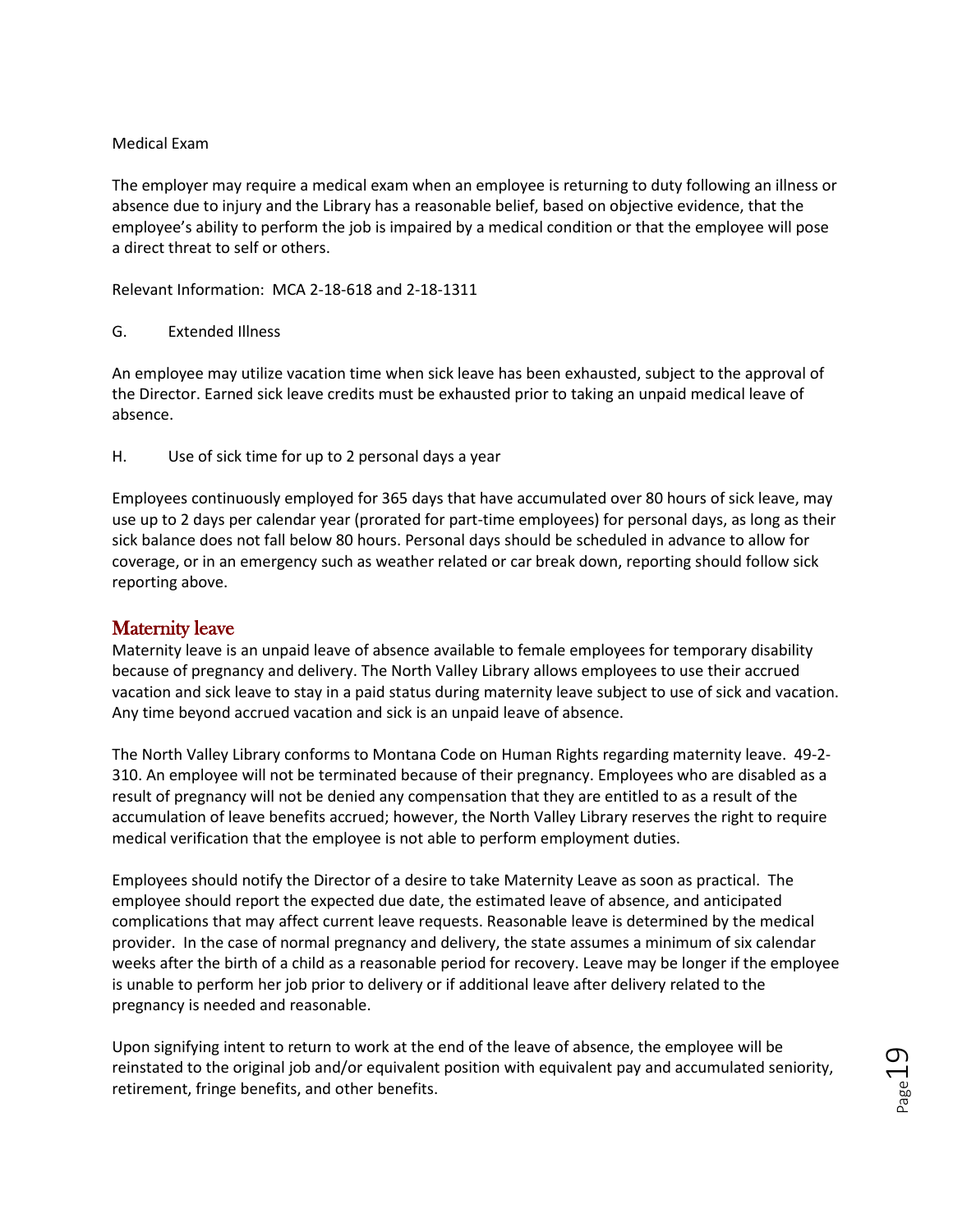# <span id="page-20-0"></span>Sick/Bereavement Direct Grant

The Sick/Bereavement Direct Grant allows North Valley Public Library employees to share accrued sick leave between employees, according to the following procedures. Employees may make a direct grant.

### Prohibited Uses

An employee shall not receive direct grants of sick leave:

- 1. If the employee is eligible for workers' compensation benefits;
- 2. If the employee is under current corrective action or disciplinary action for excessive absenteeism or abuse of sick leave;
- 3. While the employee is on a leave of absence without pay for a reason other than extensive illness or accident;
- 4. To provide care or attendance to an immediate family member;
- 5. If the employee had elective cosmetic surgery other than reconstructive surgery.

### Eligibility to Donate Sick/Bereavement

Donations are voluntary and irrevocable. To be eligible to make a grant of sick leave an employee must have a minimum balance of two weeks of sick leave hours remaining after the contribution. Employees may also contribute excess vacation leave that otherwise would be forfeited.

Contributors need to be aware that donations are irrevocable and upon termination of employment, they receive less payout of sick time. (Sick leave pays out ¼ upon termination.) Any sick time donate will decrease PERS credit/contributions for the contributor and those PERS credits/contributions will go to the recipient of the sick time.

This is the normal PERS credit:

- If a person uses a sick or vacation day in a pay period YES PERS contributions
- Payout of accrued sick, vacation etc. without the person terminating employment NO PERS contributions.
- Pay out accrued sick, vacation etc. when the person terminates employment- YES PERS contributions

#### Eligibility to Receive Grants

The maximum allowable benefit in any 12-month period is 4 weeks. Leave granted to a part-time employee shall be prorated.

- 1. Meeting the eligibility requirements of this procedure does not guarantee that receipt of sick leave shall be approved in any specific case.
- 2. To be eligible to receive and use a grant an employee must:
	- a. Successfully completed 12 months of continuous employment;
	- b. Experience an extensive illness or accident which results in absence from work of no less than ten consecutive working days;
	- c. Exhaust all personally accrued sick leave, annual leave, all other accrued paid leave;
	- d. Receive approval from the director for leave of absence and
	- e. Provide to the employing agency a physician's certification of extensive illness or accident. OR
	- f. Successfully completed 12 months of continuous employment;
	- g. Experience a death in the immediate family;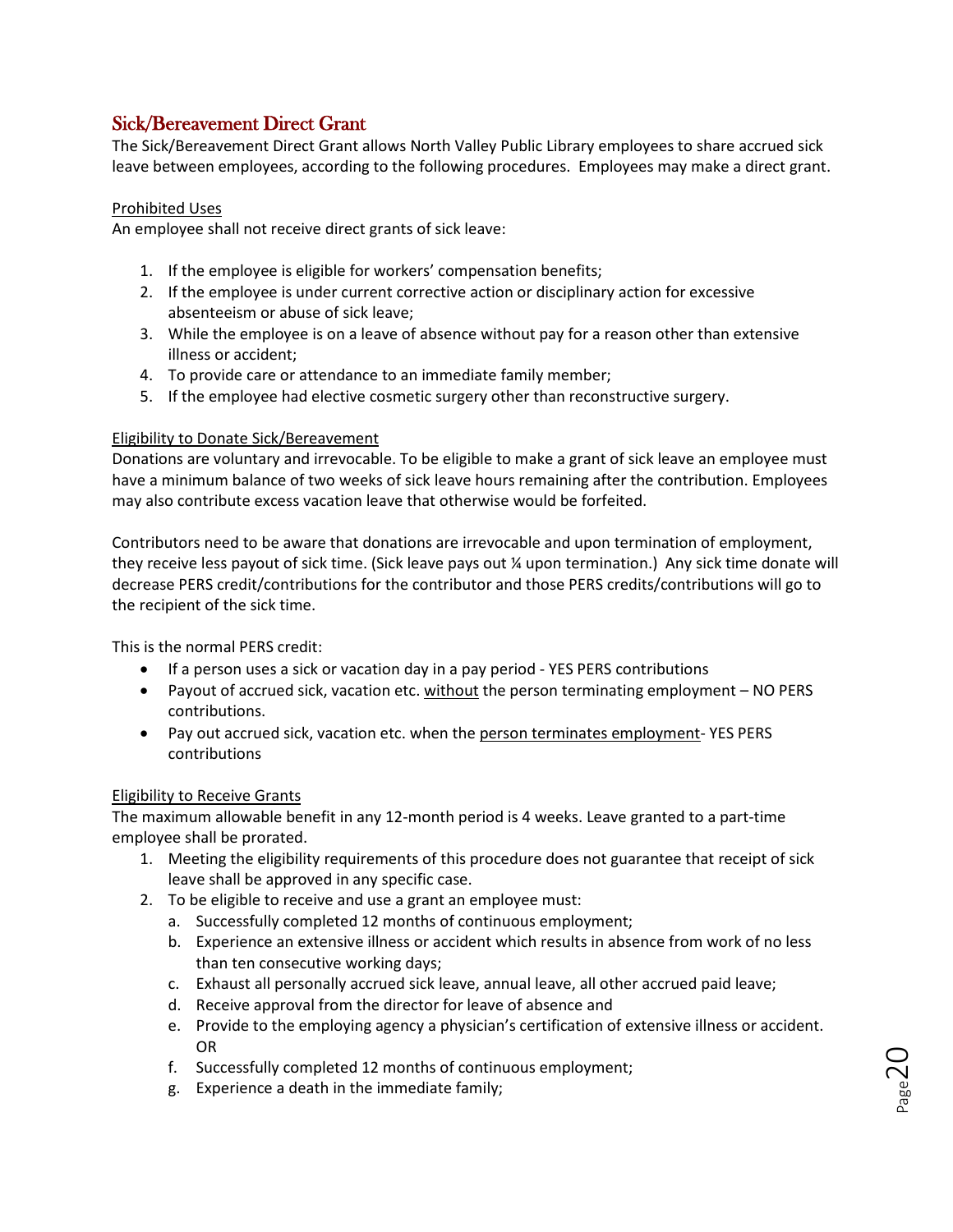- h. Exhaust all personally accrued bereavement leave, sick leave, annual leave, all other accrued paid leave;
- i. Receive approval from the director for leave of absence and
- j. Provide a death certificate, obituary, funeral program, or prayer card.
- 3. If an employee is incapacitated and unable to apply for leave of absence and a grant, another person may do so for the employee.
- 4. Participation does not prohibit an agency from terminating an employee.

#### **Eligibility to make a Direct Grant**

An employee may directly grant a maximum of 40 hours of accrued personal sick leave in any continuous 12-month period to an eligible employee if they have a minimum balance of two weeks of sick leave hours remaining after the contribution.

### **Procedure**

To donate sick leave or excess vacation leave that is subject to forfeiture, an employee must submit a completed *Sick/Bereavement Leave Direct Grant Contribution form* to the director. The director will determine whether the employee is eligible to donate. If the employee is eligible, the director will deduct sick leave and/or excess annual leave from the employee's account and apply it to the other employee.

To request a donation an employee must submit a completed *Sick/Bereavement Leave Direct Grant Request form*. Administration will determine whether the employee is able to accept donated leave. If the employee is eligible than Administration will apply the sick leave to the employee's pay.

 $_{\rm Page}$ 2 $1$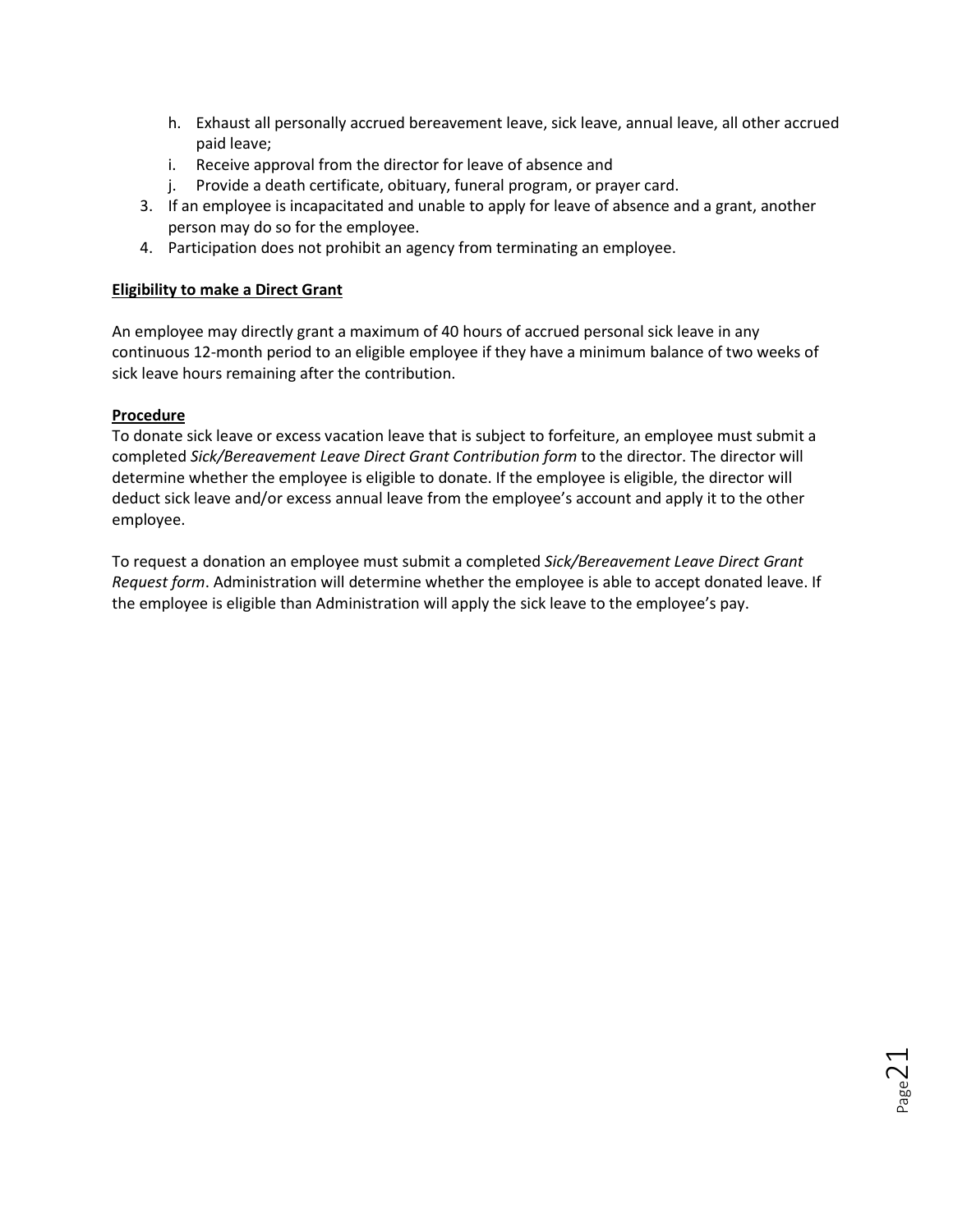

# <span id="page-22-0"></span>Sick/Bereavement Leave Direct Grant Contribution Form

Eligibility for donating sick leave or excess vacation leave that is subject to forfeiture:

An employee must have a minimum balance of two weeks of sick leave remaining after the contribution.

I wish to make a voluntary, irrevocable contribution of **Notinally in the lange.** 

I wish to make a voluntary, irrevocable contribution of \_\_\_\_\_\_\_\_hours of my excess vacation leave that is being forfeited.

 $(Pick one)$  I wish to make a direct grant to  $\frac{1}{2}$  [Decreement of  $\frac{1}{2}$ ] [Decreement of  $\frac{1}{2}$ ]

I understand my decision is irrevocable. [Initials required]

I understand that my donation means I receive less sick leave payout upon termination. (Sick leave pays out ¼ upon termination.) \_\_\_\_\_\_\_\_ (Initials required)

I understand that donated sick time decreases my PERS credit/contributions and increase those of the recipient. \_\_\_\_\_\_\_\_ (Initials required)

Print Name:  $\blacksquare$ 

Signature:  $\Box$ 

Date: \_\_\_\_\_\_\_\_\_\_\_\_\_\_\_\_\_\_\_\_\_\_\_\_\_\_\_\_\_\_\_\_\_\_\_\_\_\_

\_\_\_\_\_ Approved

\_\_\_\_\_ Denied Reason if denied:

The employee's sick leave balance debited bours on the employee's sick leave balance debited

The employee's excess vacation leave balance debited \_\_\_\_\_\_\_\_\_hours on \_\_\_\_\_\_\_\_\_.

Signature: \_\_\_\_\_\_\_\_\_\_\_\_\_\_\_\_\_\_\_\_\_\_\_\_\_\_\_\_\_\_\_\_\_ Date: \_\_\_\_\_\_\_\_\_\_\_\_\_\_\_\_\_\_\_\_\_\_\_\_\_\_\_\_\_\_\_

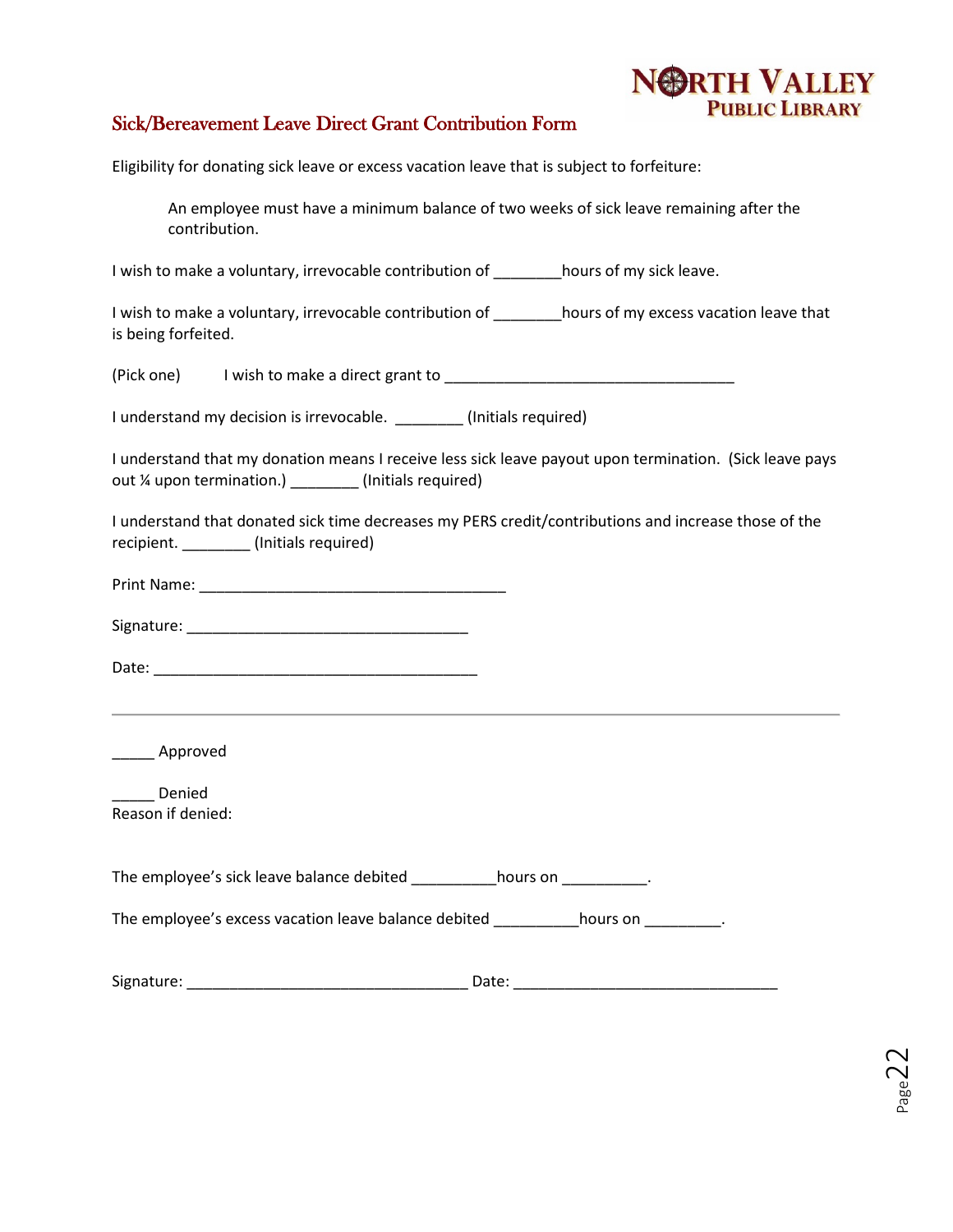# NORTH VALLEY

# <span id="page-23-0"></span>Sick/Bereavement Leave Direct Grant Request Form

| Date of First Absence Due to this Illness: __________ Expected return date: _________                                            |
|----------------------------------------------------------------------------------------------------------------------------------|
| (Check one)                                                                                                                      |
| I am requesting sick leave pool for bereavement.                                                                                 |
| I am requesting sick leave for illness/accident.                                                                                 |
| A currently dated statement from a licensed practitioner is required for illness. The statement must<br>include:                 |
| (1) A statement that the benefit-eligible employee is disabled<br>(2) Beginning and ending date of disability<br>(3) Diagnosis   |
| (4) Indication of condition                                                                                                      |
| A death certificate, obituary, funeral program, or prayer card is required for bereavement.                                      |
| Please initial the following statements.                                                                                         |
| I understand that I must use all accrued paid leave hours, including vacation before<br>requesting and using donated sick hours. |
| I certify that I have a serious illness or injury or a death in the immediate family.                                            |
| I authorize the Library to verify information to support this request.                                                           |
| I certify that information submitted is true and correct.                                                                        |
|                                                                                                                                  |
|                                                                                                                                  |
|                                                                                                                                  |

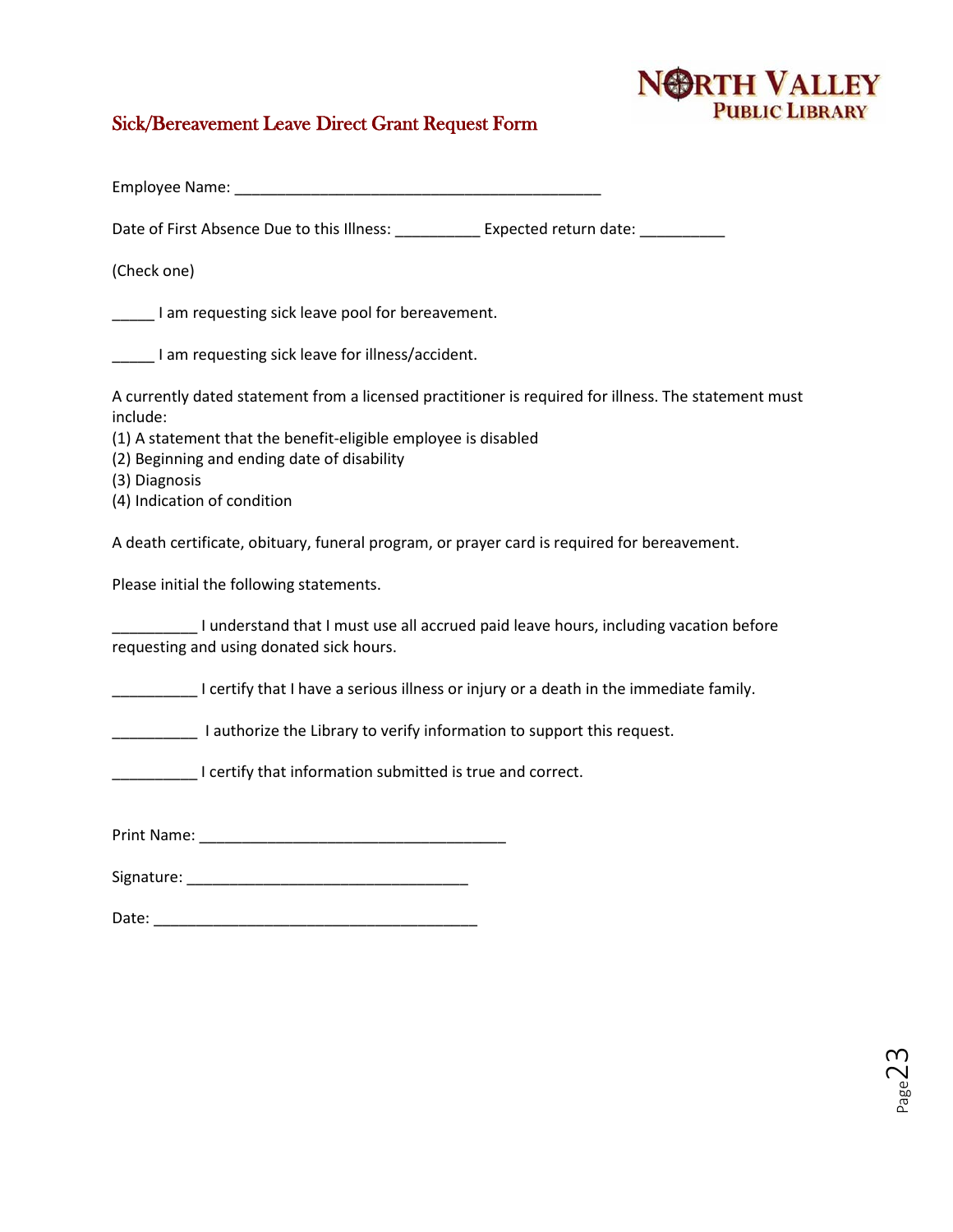# <span id="page-24-0"></span>**Vacation**

Employees shall be entitled to accumulate vacation leave credits from the first day of employment and use them with pay after successfully completing the probation period and 6 months of continuous employment. The board may make an exception and allow the director to take accumulated leave before 6 months and the director may make an exception for an employee.

Vacation leave shall be used with prior approval of the library director. The dates of an employee's leave shall be determined by agreement between each employee and her/his supervisor with regard to the best interests of the library, as well as the best interest of each employee. Vacation requests will be on a first-come, first-served basis except major holidays if there is large demand then there will be a scheduled rotation.

Paid holidays occurring during vacation shall not be charged to vacation.

### Accrual & Service Hours

Vacation leave accrual is calculated at each pay period. Accrual is based on service hours at regular rate of pay. Annual leave does not accrue on time worked and paid as overtime, or on leave of absence without pay. Employees working less than 40 hours a week accrue on a pro-rated basis.

In accordance with 2-18-612 employees are credited with one year of service for each 2080 hours of service.

| <b>Completed Years</b> | Completed     | Days Earned Per  | Maximum          | <b>Hourly Accrual</b> |
|------------------------|---------------|------------------|------------------|-----------------------|
| of Service at 40       | Service Hours | Year at 40 hours | accrual per year |                       |
| hours a week           |               | a week           | is based on a 40 |                       |
|                        |               | (part-time pro-  | hour work week   |                       |
|                        |               | rated)           |                  |                       |
| 1 day-9 years          | 1-18,720      | 15 days          | 120 hours        | .0577 x hrs worked    |
| $10-14$ years          | 18,721-29,120 | 18 days          | 144 hours        | .0692 x hrs worked    |
| $15-19$ years          | 29,121-39,520 | 21 days          | 168 hours        | .0807 x x hrs         |
|                        |               |                  |                  | worked                |
| 20 years+              | $39,521+$     | 27 days          | 192 hours        | .0922 x hrs worked    |

When calculating incomplete pay periods and part-time hours, final figures are rounded off to the quarter hour.

Vacation leave may be accumulated to a total not to exceed two times the maximum number of days earned annually as of the end of the first pay period of the next calendar year. Excess vacation time is not forfeited if taken within 90 calendar days from the last day of the calendar year in which the excess was accrued. 2-18-617 Scheduling of the use of excess vacation leave hours shall be arranged with the library director and shall not be detrimental to the operation of the library.

### Termination of employment

Upon termination of employment, the employee is entitled to cash compensation of unused vacation leave credits, computed on the basis of the employee's salary at the time of termination. Employees who terminate their employment before the required initial continuous employment period (6-month full time, pro-rated for part-time) shall not receive cash for unused vacation leave credits. 2-18-617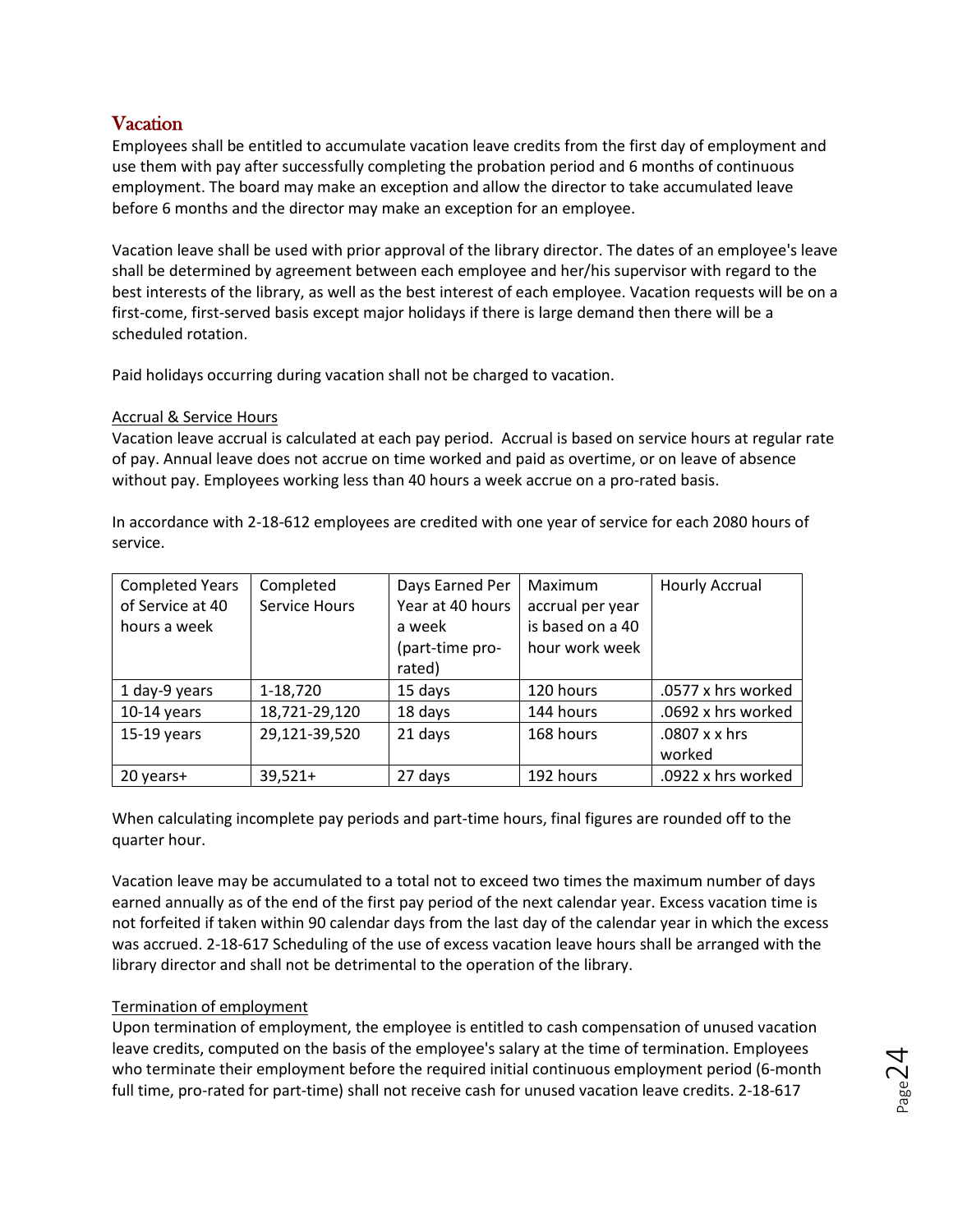# <span id="page-25-0"></span>Holidays<sup>[3](#page-25-1)</sup>

The Library will be closed on the following holidays. If any of the holidays below fall on a Sunday, the library will be closed the Monday following.

| <b>NEW YEARS DAY</b>       | January 1                                  |
|----------------------------|--------------------------------------------|
| MARTIN LUTHER KING DAY     | 3rd Monday in January                      |
| PRESIDENTS DAY             | 3rd Monday in February                     |
| <b>MEMORIAL DAY</b>        | Last Monday in May                         |
| <b>INDEPENDENCE DAY</b>    | July 4                                     |
| <b>LABOR DAY</b>           | 1st Monday in September                    |
| STATE GENERAL ELECTION DAY | First Tue. after the first Mon. in Novembe |
| THANKSGIVING DAY           | 4th Thursday in November                   |
| DAY AFTER THANKSGIVING     | 4th Friday in November                     |
| CHRISTMAS EVE              | December 24                                |
| <b>CHRISTMAS DAY</b>       | December 25                                |
|                            |                                            |

Early closures:

THANKSGIVING EVE the library closes early at 5 p.m. NEW YEAR'S EVE, December 31, the library closes early at 1 p.m.

Holidays -- observance when falling on employee's day off (Montana Code Annotated 2-18-603.) (1) (a) A full-time employee who is scheduled for a day off on a day that is observed as a legal holiday, except Sundays, is entitled to receive a day off with pay either on the day preceding the holiday or on another day following the holiday in the same pay period or as scheduled by the employee and the employee's supervisor, whichever allows a day off in addition to the employee's regularly scheduled days off, provided the employee is in a pay status on the employee's last regularly scheduled working day immediately before the holiday or on the employee's first regularly scheduled working day immediately after the holiday.

 (b) Part-time employees receive pay for the holiday on a prorated basis according to rules adopted by the department of administration or appropriate administrative officer under 2-18-604.

(c) A short-term worker may not receive holiday pay.

 (2) For purposes of this section, the term "employee" does not include nonteaching school district employees.

Work on a holiday

Regular full-time and part-time employees usually receive time off with pay on the holidays listed above. However, the library director reserves the right to require an employee to work on the day a holiday is observed. Such employees will be compensated at the rate of 1 1/2 times their regular pay.

Exempt employees required to work on the day a holiday is observed will not be compensated at 1 1/2 times their regular pay. With approval of the library director, an equal number of hours worked may be taken off with regular pay within the following two calendar weeks or with special arrangements.

<span id="page-25-1"></span><sup>&</sup>lt;sup>3</sup> The December 19, 2012 Board of Trustee Minutes state "The Library will not be closed on, or observe Columbus Day and Veterans Day, and those days will be observed the day after Thanksgiving and Christmas Eve.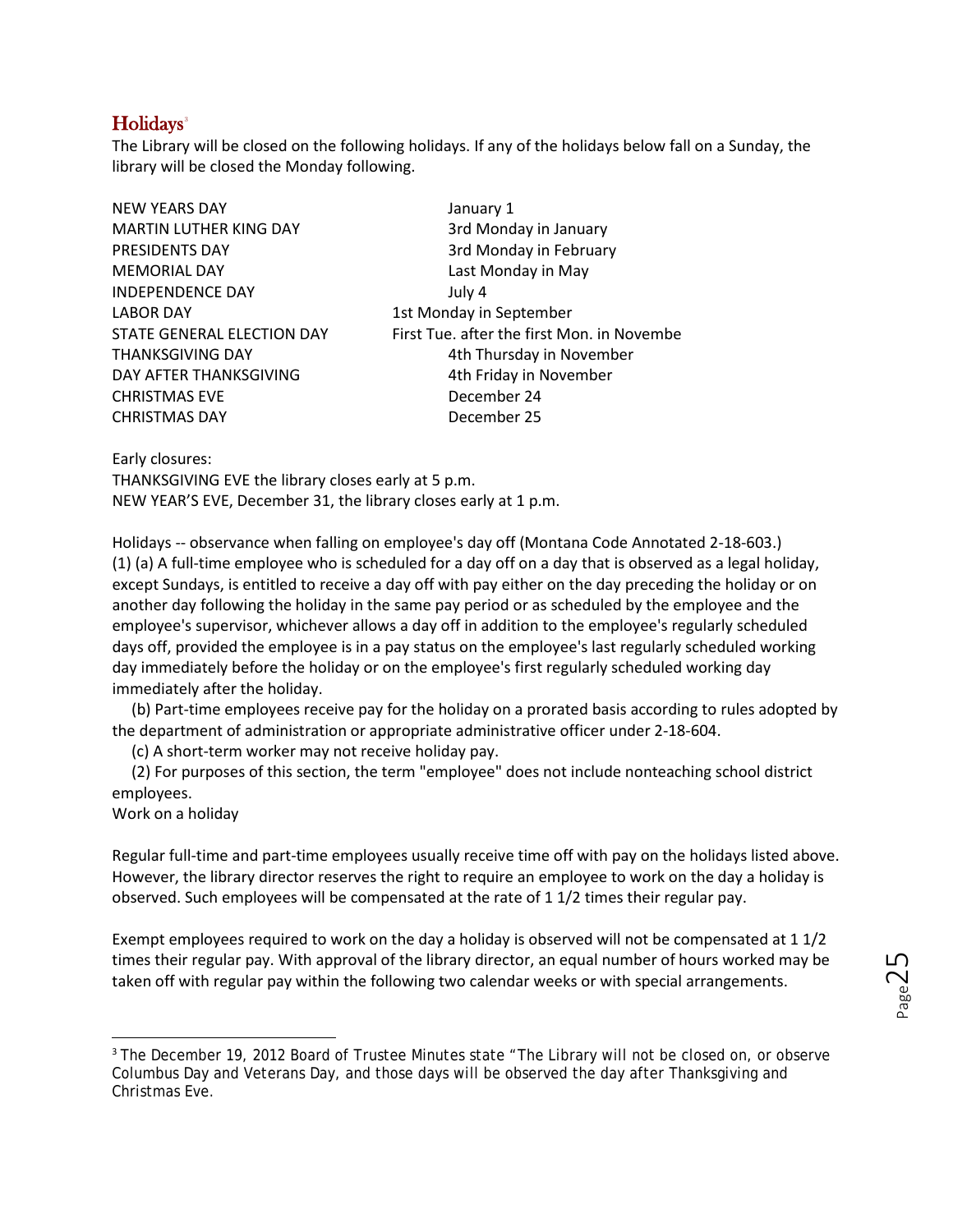# <span id="page-26-0"></span>Jury/court

Jury and witness duty leave provide paid time off for employees who receive a legal summons or subpoena to serve on a jury or as a witness.

### A. Notification and Leave Request

An employee shall request leave using the request procedures established by their department. An employee must inform their supervisor of the date(s) and anticipated length of the absence as soon as possible after receiving a summons or subpoena, and provide a copy of the summons or subpoena with the leave request.

### B. Pay Options

If an employee is subpoenaed or summoned, they have two choices regarding pay and expenses:

• Use accrued annual leave or compensatory time for the time away from work, and keep the fees and allowances paid for service as a juror or witness; or

• Receive regular pay and benefits while on approved jury duty or witness leave, and remit the fees and allowances received for service as a juror or witness to the Clerk and Recorder within three days of receipt.

Employees must notify their supervisor of their choice upon requesting leave. A part-time employee shall receive prorated compensation for those hours the employee is scheduled to work.

### Court duty not related to official duties

Employees who appear in court as the plaintiff or defendant in any action not related to their official duties shall not be paid for time away from work unless that time is deducted from accrued vacation. If an employee elects to charge time off against vacation credits, court payments shall not be required to be remitted to the Library.

### Court duty related to official duties

Any employee who is required to serve on a jury, or as a result of official library duties is required to appear before a court, legislative committee or quasi-judicial body as a witness in response to a subpoena or other directive, shall collect all fees and allowances payable as a result of the service and forward the fees to the library. Jury/court fees shall be applied against the amount due the employee from her/his employer. A regular part-time employee will receive pro-rated compensation for those hours she/he is usually scheduled to work.

### Excused from jury duty

The library reserves the right to request that an employee who is called for jury/court duty be excused if their absence would create a hardship on the operational effectiveness of the library. As an independent library district, North Valley Public Library acts in accordance with Montana Code 2-18-619; requests to excuse an employee from jury duty for this reason should cite this code and be signed by the library director.

# <span id="page-26-1"></span>Emergency Closures

The library may close for inclement weather, natural disasters or other emergencies. Employees who were scheduled to work those hours shall still be paid for the hours they were scheduled to work.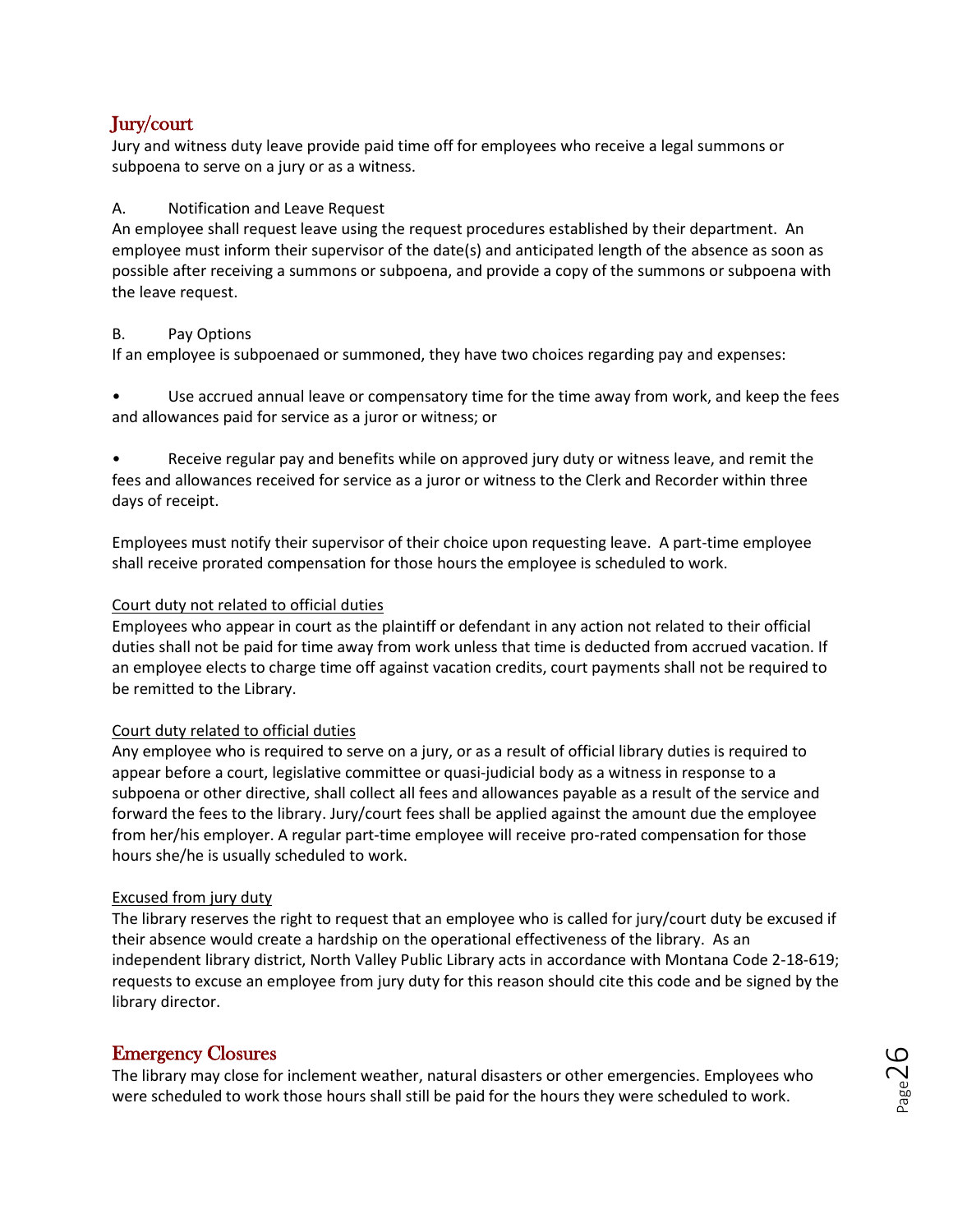# <span id="page-27-0"></span>Special Events

The library Board may approve closures for special events. If an event requires an early closure, the following compensation rules will apply:

Employees regularly scheduled to work the latest shift on that day will stay for the duration of event, participating in the event and help with cleanup, which may require working until 10:00 p.m. Those scheduled for a morning or early afternoon shift can choose between the following options:

- 1. Work your regularly scheduled hours, helping with set up or off-desk library tasks.
- 2. Take paid vacation leave.
- 3. If employees choose to leave, they may take it as unpaid time.

# <span id="page-27-1"></span>Leave of Absence without Pay

It is generally understood that the library does not regularly provide leave of absence without pay. Since the library has a small staff that provides direct customer service for all open hours, such absences would not allow the library to stay open or would require an abundance of personnel so that would not be fiscally responsible to taxpayers. The library offers the paid leaves of absences as defined above. Types of absences without pay that can be accommodated without hardship to library staffing are the following:

• Part-time employees may swap hours to have extra time off at a needed time without reducing the amount of hours they work.

In unusual cases, if an employee has exhausted all applicable leave balances and needs to be absent from work for personal reasons, they may petition the library in writing, specifically state the reasons for the request, the date the employee wishes to begin the leave, and the return-to-work date. The Director and Chair of the Board will discuss the viability of the leave and make their decision based upon the best interest of the Library, giving due consideration to the reasons given by the employee and the requirements of any Library procedures and applicable state and federal laws. Upon expiration of the approved leave of absence, the employee is not guaranteed to be placed in the same position or have the same hours.

# <span id="page-27-2"></span>PERSONAL CONDUCT

# <span id="page-27-3"></span>Employee conduct

The Library supports the American Library Association's "Code of Ethics" and the "Library Bill of Rights" and employees shall agree to implement these guidelines at the time of hiring. Both documents can be found online.

It shall be the duty of employees to maintain high standards of cooperation, efficiency and integrity in their work with the Library. If an employee's conduct falls below standard, he/she may be subject to disciplinary action.

Some general guidelines for which an employee may be disciplined include, but are not limited to:

1. Reporting to work under the influence of intoxicants or nonprescription/illegal drugs or using such substances while on Library property.

- 2. Failure to follow the order(s) of one's supervisor(s).
- 3. Being absent without permission or failure to report to the supervisor when one is absent.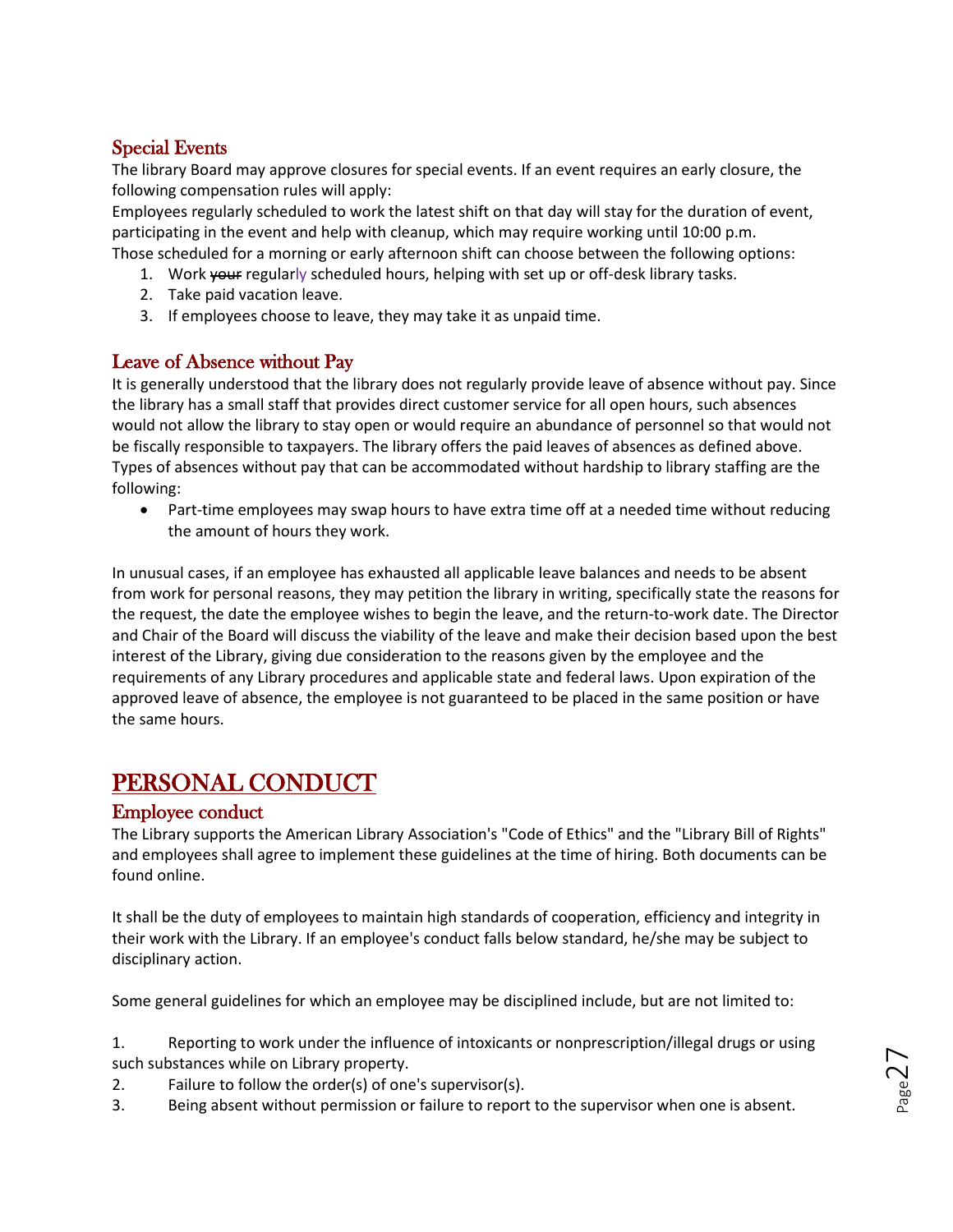4. Being habitually absent or tardy for any reason or leaving work before the end of the assigned shift.

5. Failure to perform work assigned in an efficient or effective manner.

6. Being wasteful of material, property or working time.

7. Inability to get along with fellow employees, so that the work being done is hindered and not up to required levels.

8. Commission of a felony or gross misdemeanor.

9. Speaking critically or making derogatory or false accusations so as to discredit other employees or supervisors.

10. Removal of Library money or property without permission.

11. Dishonesty.

12. Divulging or misusing confidential information, including removal from Library premises without proper authorization any employee or patron lists, records or confidential information of any kind.

13. Falsification of time records for payroll.

14. Failure to abide by the policies and procedures of the Library.

15. Employees are not to be in the building during unstaffed hours. Exceptions are to be approved by the library director.

16. Smoking is not allowed in the Library building at any time. Smoking includes the smoking or carrying of any kind of lighted pipe, cigar or cigarette.

# <span id="page-28-0"></span>Positive Workplace Culture & Collegiality

Civil behavior is required of all employees, trustees, and volunteers. Rude, insulting, negative, grouchy, and bullying behavior causes stress, turnover, absenteeism, and lower productivity and will result in discipline, up to and including termination. Civility is demonstrated through manners, courtesy and politeness. Staff need to exhibit collegiality toward one another by cooperating, acknowledge each other, listen, and speak kindly, respectfully, and reasonably. Civil behavior is expected between coworkers and towards patrons. Employees, trustees, and volunteers are all required to contribute to a positive workplace culture and exhibit collegiality.

# <span id="page-28-1"></span>Political & Contentious Speech

North Valley Public Library celebrates freedom to read, freedom to view and freedom of speech. The library's mission statement, in part, is to "strengthen and support our community by fostering a welcoming and comfortable setting for all people to gather, explore and discover."

To promote an atmosphere in which everyone is welcomed and respected, staff must be professional and courteous at work, and because political speech can be divisive and contentious, all employees will refrain from political discussions with members of the public, co-workers or volunteers during paid public time. While working with the public, it is essential not to offend anyone, challenge their political views or disturb by-standers who are there for library services.

If people want to talk about politics, please inform them you cannot engage in political discourse on paid public time.

According to the following Montana legal judgment, a public employee, "May engage in political speech so long as his or her speech does not involve the use of public time, facilities, equipment, supplies, personnel, or funds." 51 Mont. Op. Atty. Gen. No. 1 (Mont. A.G.), 2005 WL 273513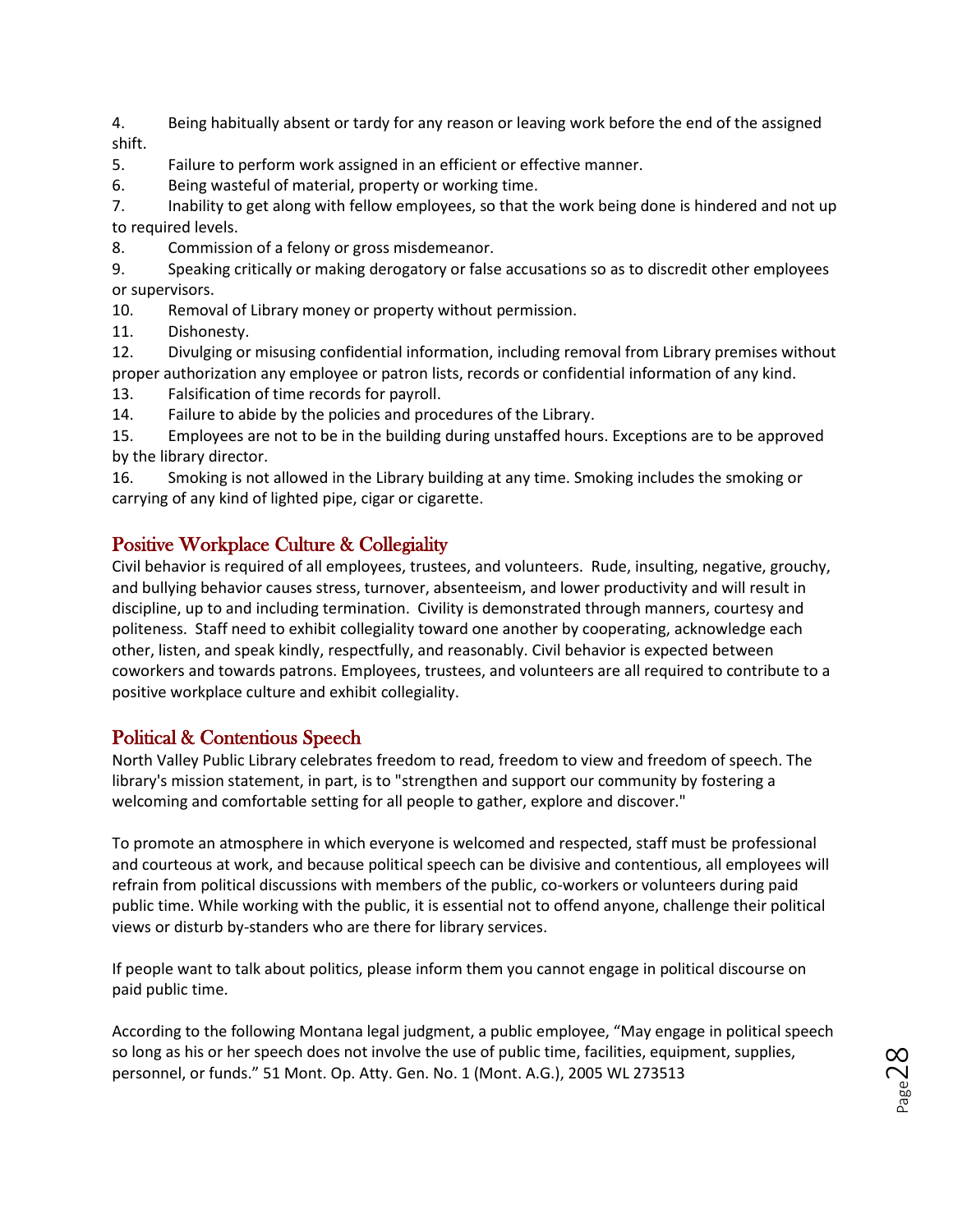# <span id="page-29-0"></span>Personal appearance

It shall be the responsibility of all employees to represent the Library to the public in a manner which shall reflect favorably the Library's image. Library employees shall be well-groomed and dressed in a manner suitable for the public service environment. These guidelines apply during all scheduled work.

As mentioned above, the public should be able to recognize the professionalism of the staff. Name tags, provided by the Library, are required to be worn during hours open to the public.

The library director may designate exceptions for holidays and other special events.

The employee's supervisor will discuss the subject of personal appearance with the employee if the employee's appearance does not positively reflect the image of the Library.

# <span id="page-29-1"></span>**Solicitations**

With the exception of Library approved activities, peddling or soliciting for sale or donation of any kind on Library premises is not allowed.

Exception may be granted by the library director.

# <span id="page-29-2"></span>Ethics, Gifts & Conflict of Interest Policy for Trustees, Employees, & Volunteers

Employees need to familiarize themselves with the ethics policy and uphold all the principles.

# <span id="page-29-3"></span>Smoke-Free Workplace

In compliance with the Montana Clean Indoor Air Act (MCIAA), which bans smoking statewide in all enclosed workplaces in Montana, smoking is prohibited in ALL Library facilities. The Library recognizes the need of many of its employees to work in an environment free of tobacco smoke.

# <span id="page-29-4"></span>Personal Telephone Calls and Personal Communication Devices

### <span id="page-29-5"></span>Personal Telephone Calls Using Library Telecommunication Systems

Library provided phones are to be used for Library business and may be used for personal business on a limited basis only. The use of telecommunications equipment for essential personal business (doctors, day care centers, teachers, home contractors and other essential business) must be kept to a minimum, and not interfere with conducting Library business.

# <span id="page-29-6"></span>B. Personal Communication Devices

The use of personal communication devices such as cell phones, smart phones, tablets, PDA devices, etc., during work hours is prohibited except for essential personal business (such as doctors, day care centers, teachers, home contractors) and must be kept to a minimum, and not interfere with conducting Library business.

All personal communication devices must have any tones inaudible to other employees and members of the public. Employees whose jobs require public interaction are not permitted under any circumstances to use a personal communication device while interacting with and servicing members of the public.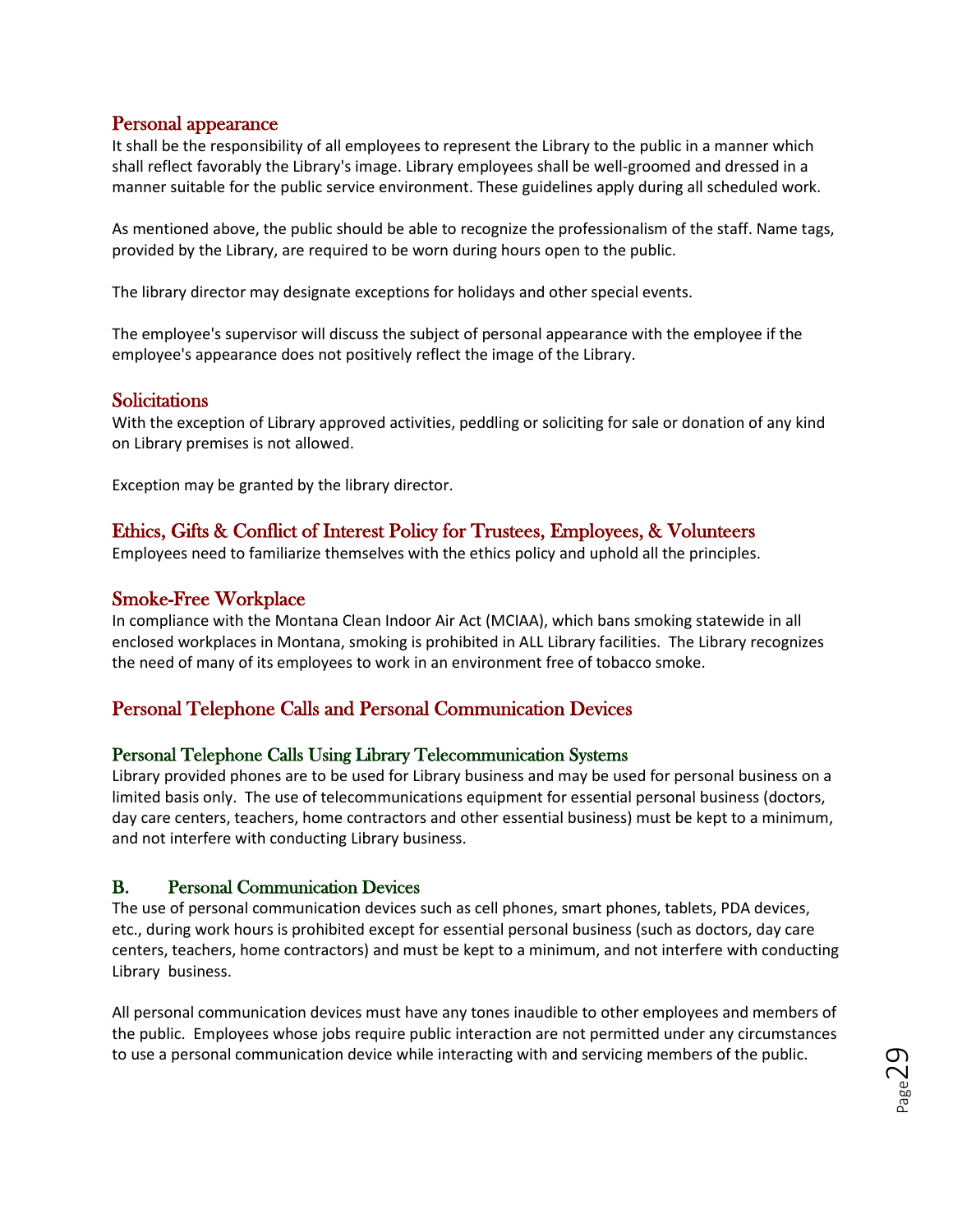### <span id="page-30-0"></span>Computers, Internet, and Email

All Library business equipment, hardware, software, network equipment, communications systems, Internet, Email, and data are the property of the Library, and employees can use these only for authorized purposes. Employees must sign the Computers, Internet, and Email Policy Acknowledgement Form.

### **A. Computers**

Employees shall not use or disseminate codes, access a file, or retrieve any stored communication, other than where authorized, unless there has been prior clearance. All computer passwords are the property of the Library and will not be shared with other individuals.

### **B. Internet and Emai**l

Employees should not expect any privacy with Library Internet and Email use. The Library may monitor Internet use for planning and managing network resources, performance, troubleshooting, and suspected or potential abuse. All messages employees create, send, or retrieve over the Library systems are the property of the Library

Library Internet and Email use are available for conducting Library business. Library employees may not use the Library-maintained Internet, intranet, and related services for activities not related to Library business. The Library recognizes that sometimes an employee may use Library computers and Internet for essential types of personal use; however, this must be kept to a minimum and not be excessive.

The creation, transmission, or viewing of any data or images that may be construed to violate the Library's Preventing Harassment and Discrimination Policy or Equal Employment Opportunity Policy is strictly prohibited. This prohibition includes sexually explicit or offensive messages or images, cartoons or jokes, ethnic or religious slurs, racial epithets, or any other statement or image that might be construed as harassment or disparagement on the basis of race, color, national origin, age, physical or mental disability, marital status, pregnancy, religion, creed, sex, sexual orientation, political beliefs, genetic information, veteran's status or any other category protected by law. None of the Library's information technology resources may be used to transmit critical or derogatory statements regarding employees, political figures, or any other persons.

Internet access is provided by the Library to assist employees in obtaining work-related data and technology. All Internet data that is composed, transmitted, or received via our computer communications systems is considered to be part of the official records of the Library and, as such, is subject to disclosure to law enforcement or other third parties. Employees may also be held personally liable for any violations of this policy.

### **C. Social Media**

Social media is web-based technology that allows interactive dialogue and includes, but is not limited to, blogs, collaborative projects, content communities, and social networking sites.

Content contributed to social media by Library employees may not:

- Claim to represent the Library; or
- Include statements that are inappropriate because they are discriminatory, threaten violence, are obscene or otherwise disparage members of the pubic or co-workers.

Page30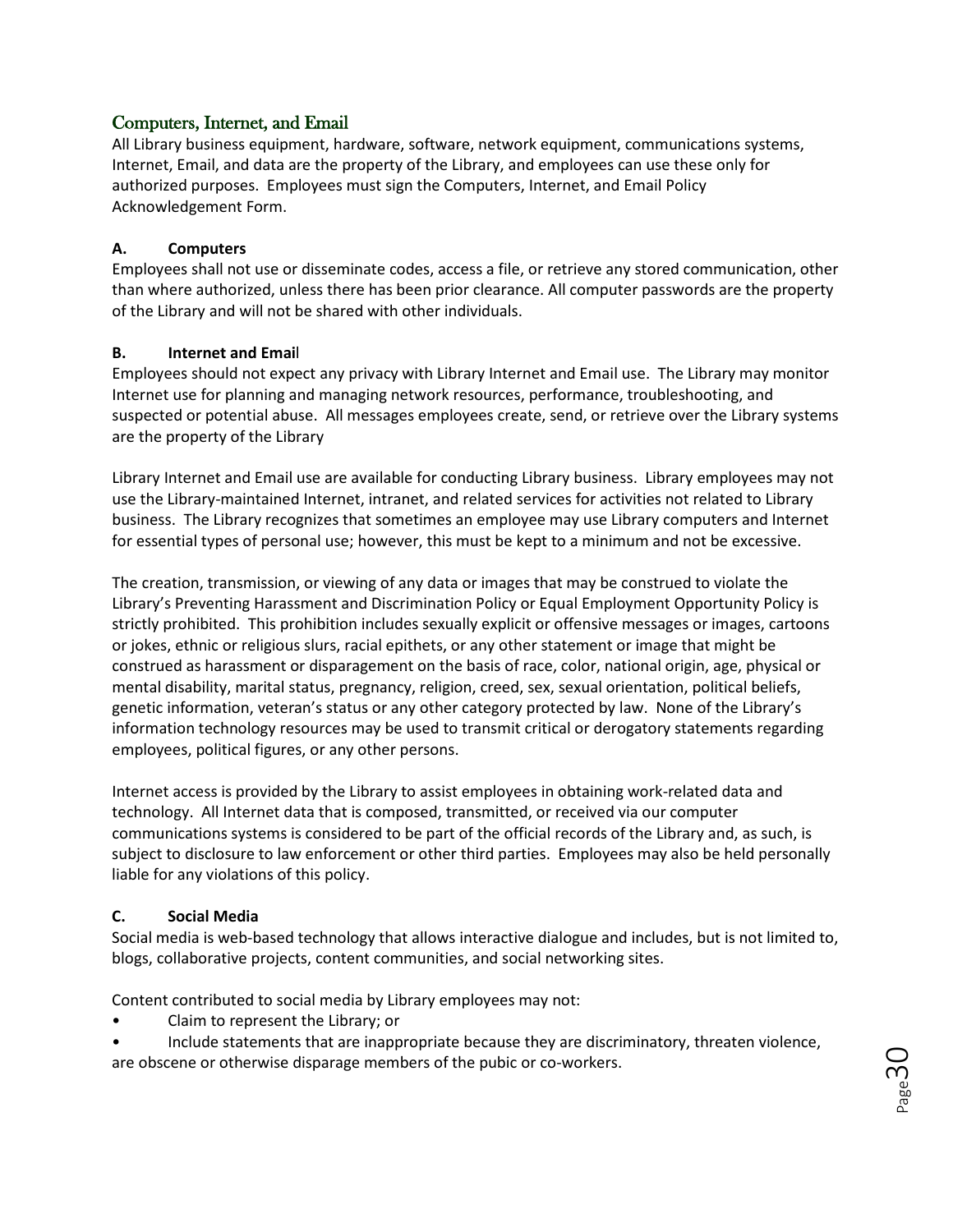An employee's online conduct that adversely affects their job performance, the performance of fellow employees or otherwise adversely affects the Library's legitimate business interests may result in disciplinary action up to and including termination. All instances must be judged on a case-by-case basis.

Nothing in this policy should be construed as prohibiting an employee's right to engage in concerted activity or to discuss the terms and conditions of their work as permitted by the NLRA.

# <span id="page-31-0"></span>Use of Scented Substances

The Library employees should refrain from using strong scented substances when coming to work that may bother their fellow employees and patrons.

# <span id="page-31-1"></span>PAY AND BENEFITS

#### <span id="page-31-2"></span>Payment of wages

An employee's initial rate of pay and regular work hours per week are determined at the time of hire and are subject to review.

Employees are paid once a month. The pay period ends the second Saturday of the month and payday is the Friday following.

Employees are responsible for completing time sheets in a timely manner and submitting them to the library director.

### <span id="page-31-3"></span>Wage ranges

Employees will be paid at a rate not less than nor in excess of the wage ranges listed in their job descriptions. Wage ranges are reviewed yearly.

Library Substitute: \$14.50-\$17 Library Assistant: \$14.50-\$18 Program Coordinators: \$18.50-\$25 Assistant to the Director \$19-\$25 per hour

### <span id="page-31-4"></span>Compensation time/overtime

#### **Overtime**

Overtime is time worked by regular employees in excess of 40 hours per week. Overtime pay is figured at 1 1/2 times the employee's regular rate of pay. Under normal circumstances, library employees are not scheduled to work overtime.

#### **Compensation time off**

Compensation time off in lieu of overtime pay is granted to exempt employees who work over 40 hours per week as straight time. Compensation time shall be utilized within 30 days of being earned, unless other arrangements are made with the director. Compensation time off must be used prior to termination. Unused compensation time cannot be cashed out when the employee terminates employment with the Library.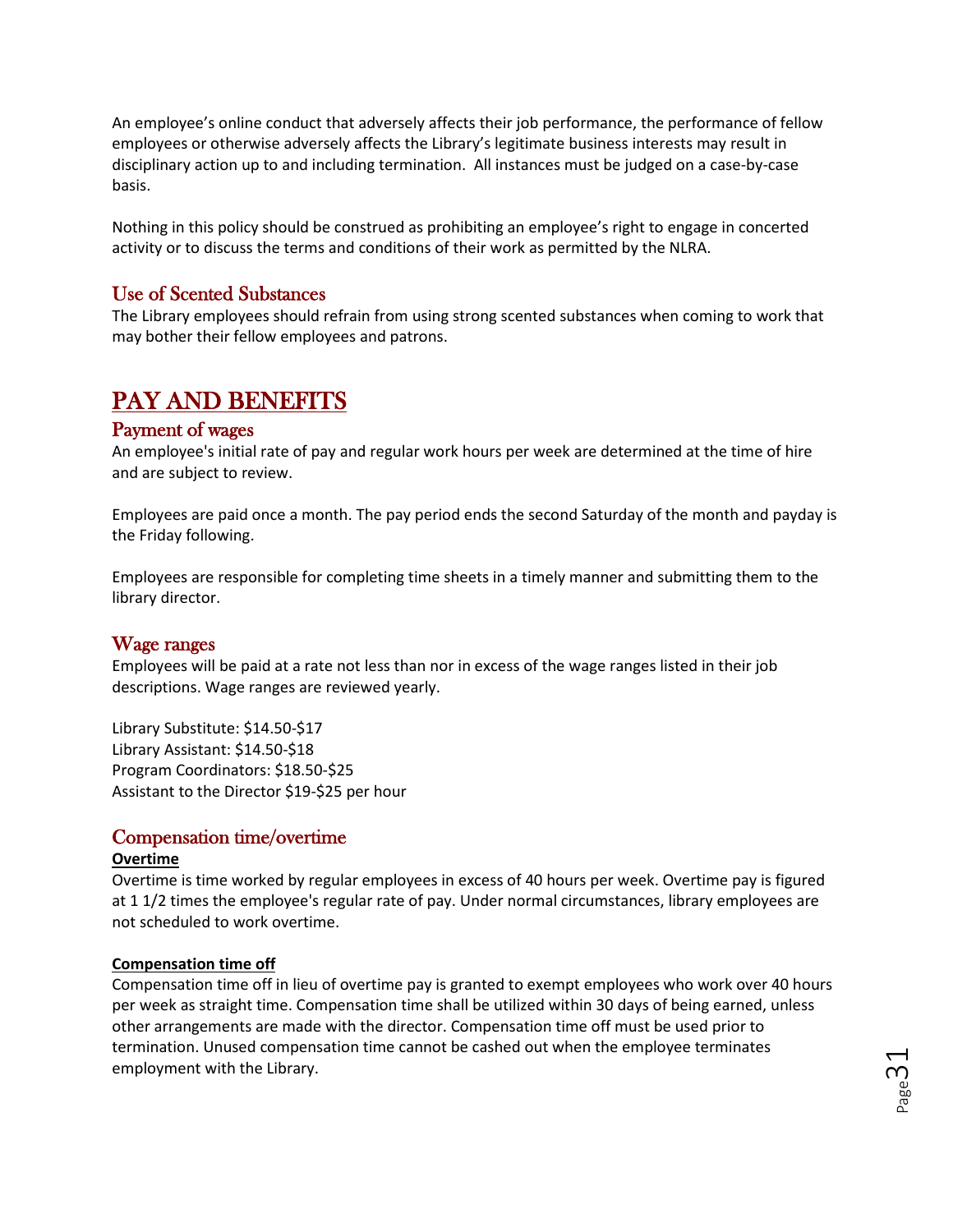#### **Utilization of compensation time off/overtime**

Compensation time off or overtime shall be considered necessary only in critical situations. Temporary adjustments in working hours or realignment of duties shall be considered as alternatives to the use of compensation time or overtime.

The library director must approve all compensation time off or overtime.

# <span id="page-32-0"></span>Employees volunteering for Friends or Foundation

The Fair Labor Standards Act does not allow employees to volunteer for a **public** agency when it is the same type of work that they are employed to perform.

The Library Foundation/Friends is a  $501(c)(3)$  group, not a public agency. Employees are free to volunteer for Friends of the Library or the Library Foundation but it must be on their personal time. The library does not encourage or discourage volunteering for the North Valley Public Library related organization.

# <span id="page-32-1"></span>Social security

All employees are automatically included as participants in the Social Security System (FICA). Social security benefits are in addition to the Public Employees' Retirement System program that the employee may be eligible to receive. Financing of the Social Security System is accomplished by employee payroll deduction contributions and through a match paid by the Library.

# <span id="page-32-2"></span>Workers compensation

As required by law, the Library pays to cover employees with workers' compensation insurance, which provides payment for medical expenses resulting from a work-related injury or disease.

Employees who are injured or become ill from an occupational hazard may be entitled to reasonable doctor, hospital, prescription and medical care costs. After they file a claim, the Library's workers' compensation provider shall evaluate the claim, use appropriate fee schedules, and apply certain laws and rules to establish wage loss payments and medical care cost benefits. The provider may investigate the validity of the claim. Workers' comp benefits apply only toward medical conditions directly related to the industrial injury or occupational disease claim.

### **A. Reporting Provisions**

Every work-related injury should be reported immediately to the injured employee's supervisor. The affected employee shall also file an application for Workers Compensation in accordance with applicable laws, rules, or regulations.

### **B. Benefits**

Benefits for compensable injuries are governed by state law and include wages, medical, hospital and related services, and other compensation. Wage loss benefits begin after a 4-day waiting period. Employees may use accrued vacation or sick leave benefits to cover wage loss during the 4-day waiting period.

### **C. Fraud**

Criminal proceedings may be initiated against a person who obtains or assists in obtaining workers' compensation benefits to which the person is not entitled.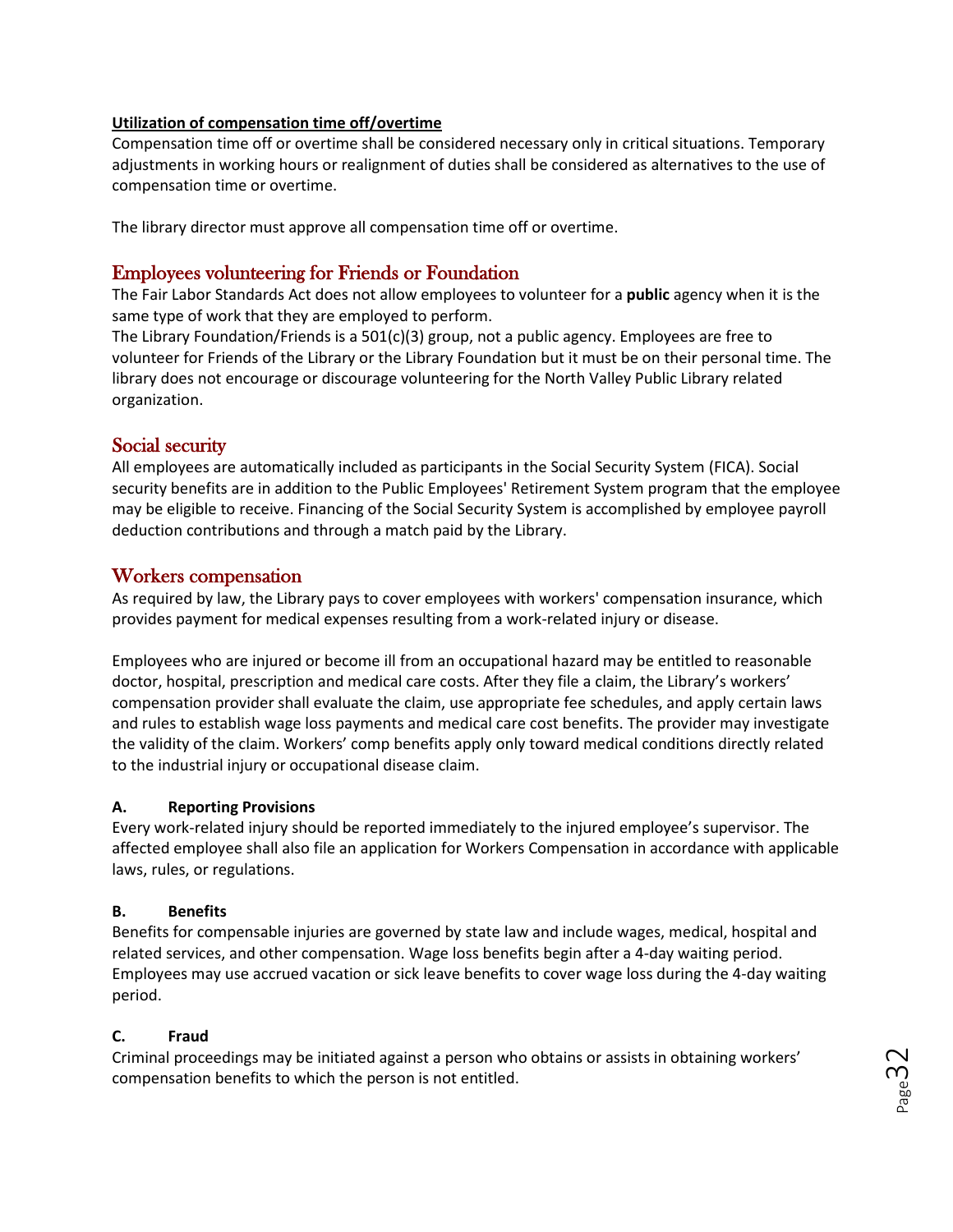# <span id="page-33-0"></span>Health Care, Dental, Eye & Life

Health Care, dental, eye and life insurance is provided for employees working a regular weekly schedule of at least 32 hours.

COBRA is not offered to those separating from the library, as the law applies to employers with 20 or more full-time equivalent employees for more than half the calendar year.

Employees separating from employment can apply for health insurance on the Health Insurance Marketplace. Termination of employment is considered a qualifying event. For further information on enrollment contact the Office of the Montana State Auditor, Commissioner of Securities and Insurance.

# <span id="page-33-1"></span>Retirement: Public Employees Retirement System (PERS)

Employees accepting employment at the Library who will work over 960 hours in the fiscal year must become a member of the PERS on the first day of employment. Membership is optional for employees working less than 960 hours during the fiscal year.

Each employee shall complete a membership form upon initial employment, name change or change of beneficiary. No benefit shall be paid or refund of contributions made unless there is a completed membership form on file with the Public Employees Retirement System Division. The employee is responsible for naming and updating primary and contingent beneficiaries.

Information is available at mpera.mt.gov.

# <span id="page-33-2"></span>457(b) Deferred Compensation Plan

You are eligible to participate in the State of Montana's 457(b) Deferred Compensation Plan. Information is available at mpera.mt.gov.

# <span id="page-33-3"></span>CONTINUING EDUCATION, TRAINING & MONTANA STATE LIBRARY CERTIFICATION

# <span id="page-33-4"></span>Incentivizing Continuing Education

The Director assigns attendance to conferences and continuing education as well as to staff meetings. Staff that attend Director recommended continuing education and staff meetings are eligible for increases at the maximum rate offered. *Please read the section of this manual "Continuing Education, Training & Montana State Library Certification"* for more information.

Employees are encouraged to participate in job-related training, continuing education opportunities and are encouraged to participate in the Montana State Library<sup>1</sup>s certification program.

All courses, training, expense reimbursement for job-related training, continuing education and/or certification must be pre-approved by the library director. Training generally takes place during regularly scheduled work hours but the library director may change standard work hours to accommodate or require attendance at such activities. Summaries of what was learned may be required to be drafted and shared with co workers.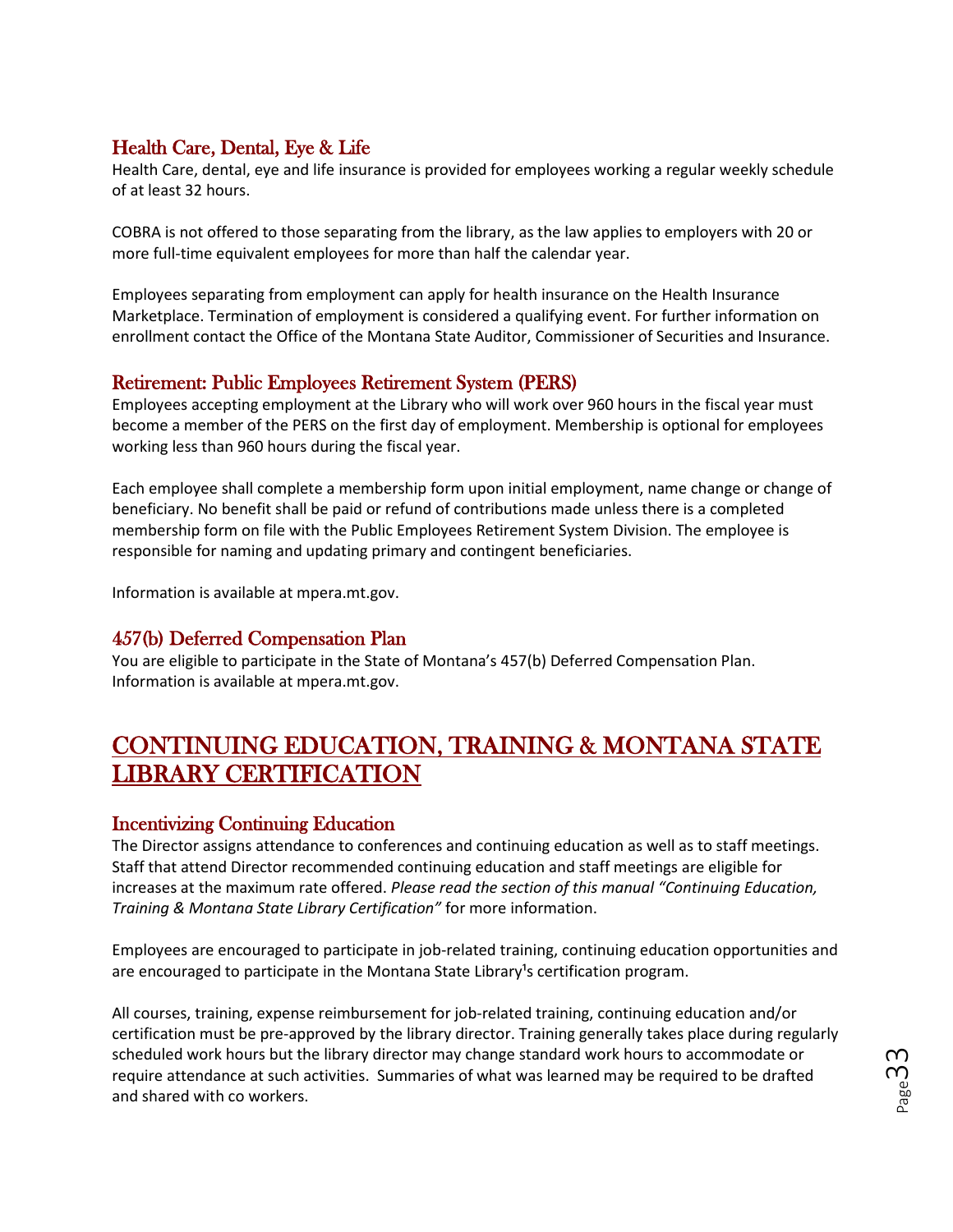Employees may acquire training on their own time and expense but should notify the library director so that the information can be added to their personnel file.

### <span id="page-34-0"></span>Travel expenses

Employees representing the Library on Library business shall receive travel expenses, meal allowances, mileage, and incidental expenses on the same basis and the same rate as established by the Montana Code Annotated.

All travel expenses must be approved by the library director.

The willful misrepresentation or altering of claims is unlawful and grounds for dismissal and may result in the filing of criminal charges.

# <span id="page-34-1"></span>RISK MANAGEMENT AND SAFETY

### **Emergency procedures**

Any employee experiencing a work related accident or injury shall:

1. Promptly report the incident to the immediate supervisor. Witnesses are encouraged to file a report with the supervisor.

2. Complete an "Incident Report" and give it to the supervisor.

The Library shall provide for the treatment and care of the on-the-job injuries and illnesses as provided by the Montana State Industrial Insurance Program.

### **Use of personal vehicle on Library business**

Employees operating a privately-owned vehicle while conducting Library business shall maintain the minimum liability coverage and shall hold a valid Montana State driver's license. Such employees shall observe all traffic laws, rules and regulations, and the dictates of common sense and good judgment.

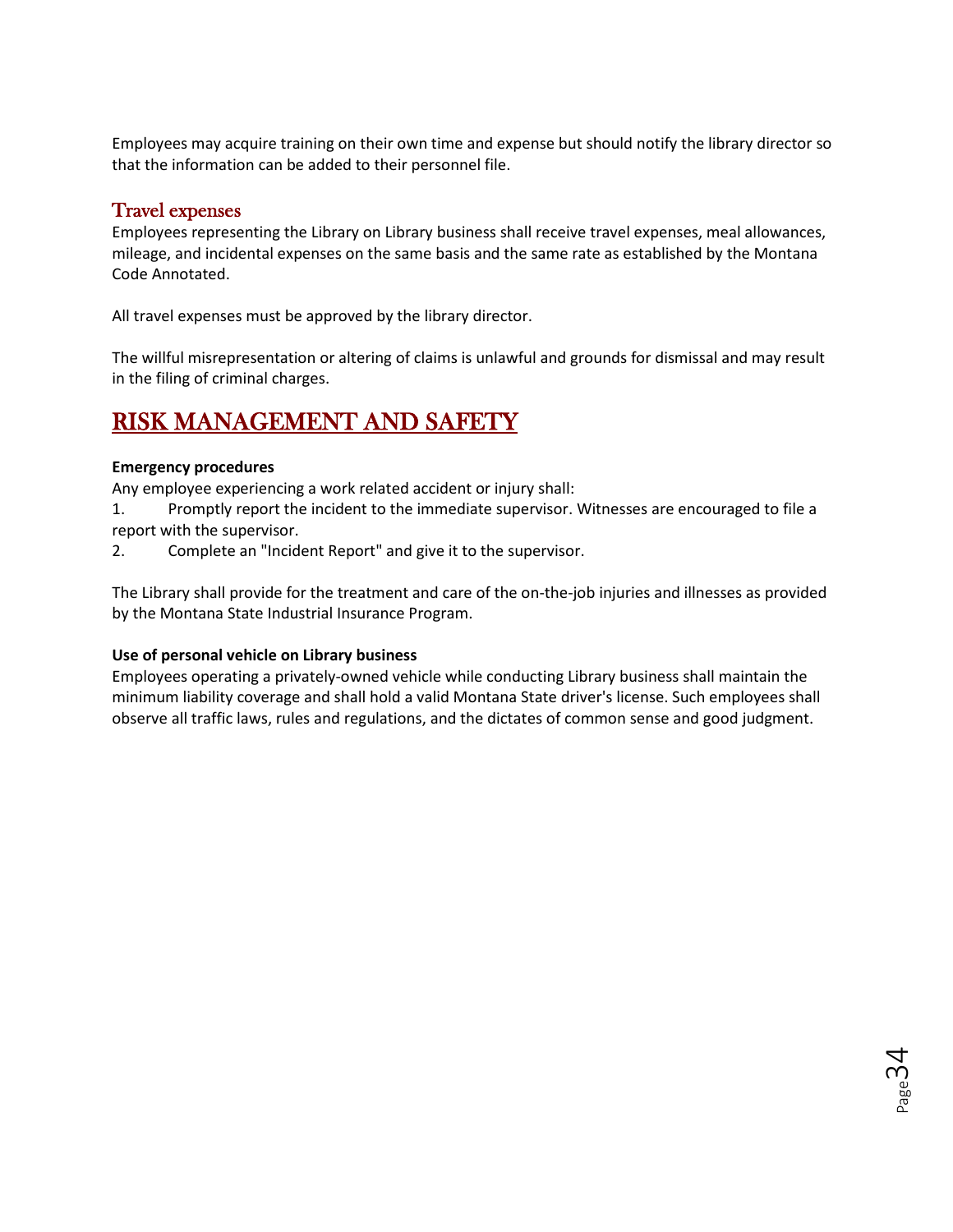# <span id="page-35-0"></span>APPENDIX A: EQUIPMENT ACKNOWLEDGEMENT FORM

North Valley Public Library

I acknowledge that while I am working for the Library, I will take proper care of all Library equipment with which I am entrusted. I shall abide by all the guidelines set forth in this Handbook including, but not limited to; using equipment lawfully, safely, and cost-effectively; for its designed purpose; for Library business only; and according to the manufacturer's specifications.

I understand that, while Libray equipment is in my possession, any abuse, violations of safety practices, or disregard for the proper care and maintenance of such equipment may result in disciplinary action, up to and including termination.

I further understand that, upon termination, I shall return all property of the Library and that the property will be returned in proper working order. This agreement includes, but is not limited to, the following: laptops, cell phones, IT equipment, tools, and any other equipment the Library has provided for use with my job.

I understand that failure to return equipment shall be considered theft and will lead to criminal prosecution by the Library.

Employee Name (Please Print)

Employee Signature **Date**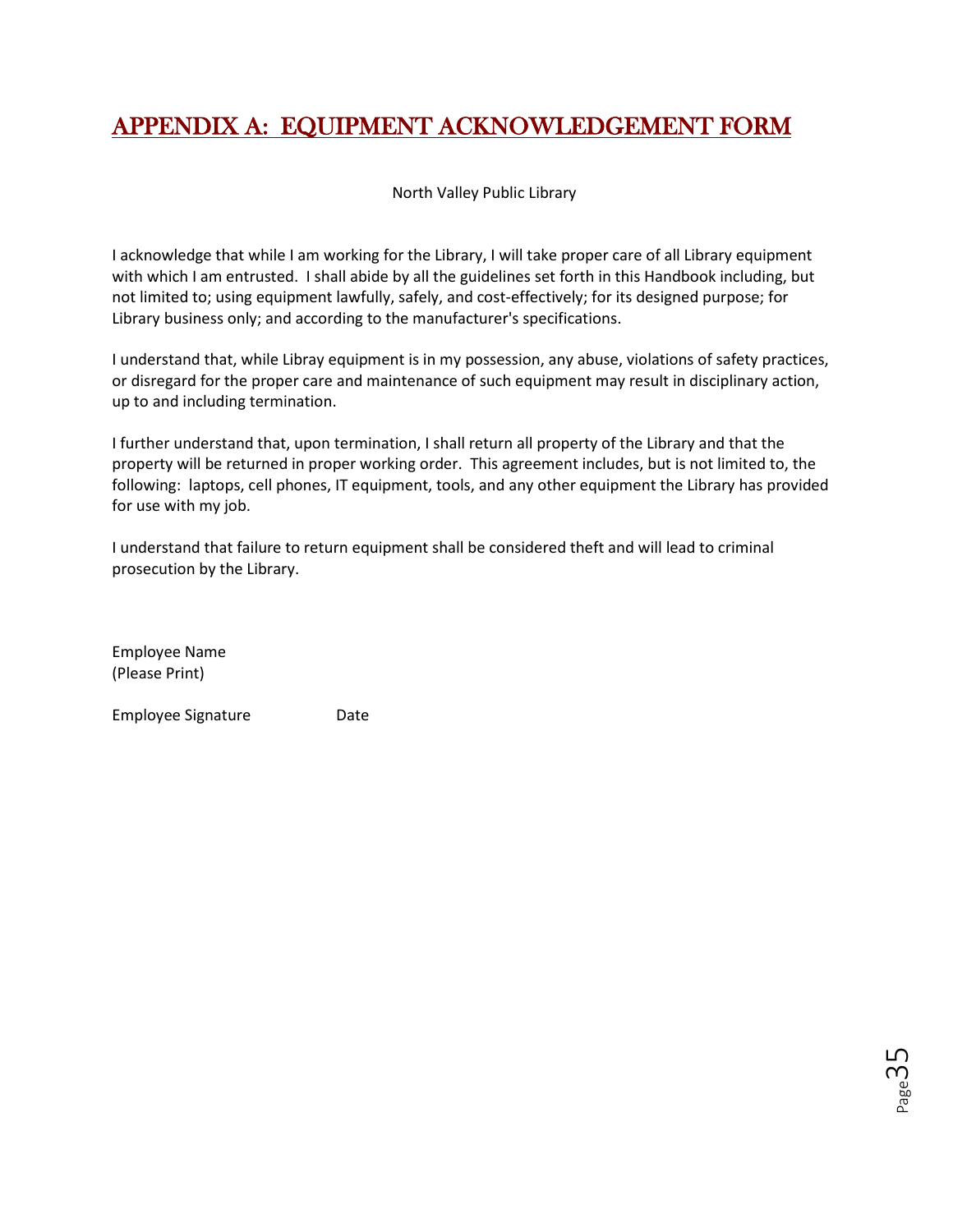# <span id="page-36-0"></span>APPENDIX B: COMPUTERS, INTERNET, AND EMAIL POLICY ACKNOWLEDGEMENT FORM

North Valley Public Library

By my signature below, I acknowledge that I understand that this policy governs my use of all Library technology and, under certain circumstances, my own technology that I might bring into the Library (See **Personal Telephone Calls and Personal Communication Devices).**

Additionally, I understand that if I violate the policy, I am subject to discipline, including suspension, termination, and/or such other action as the Library deems appropriate. I also understand that some violations of this policy could result in actions against me both civilly and criminally and in both federal and state courts. I also understand that I have no expectation of privacy in any of the technology referenced in the policy, due to the access and interception rights reserved by and granted to the Library.

I certify that I have read and understand the above statement and acknowledge that this form will be placed in my personnel file.

**Employee Name (Please Print)**

**Employee Signature Date**